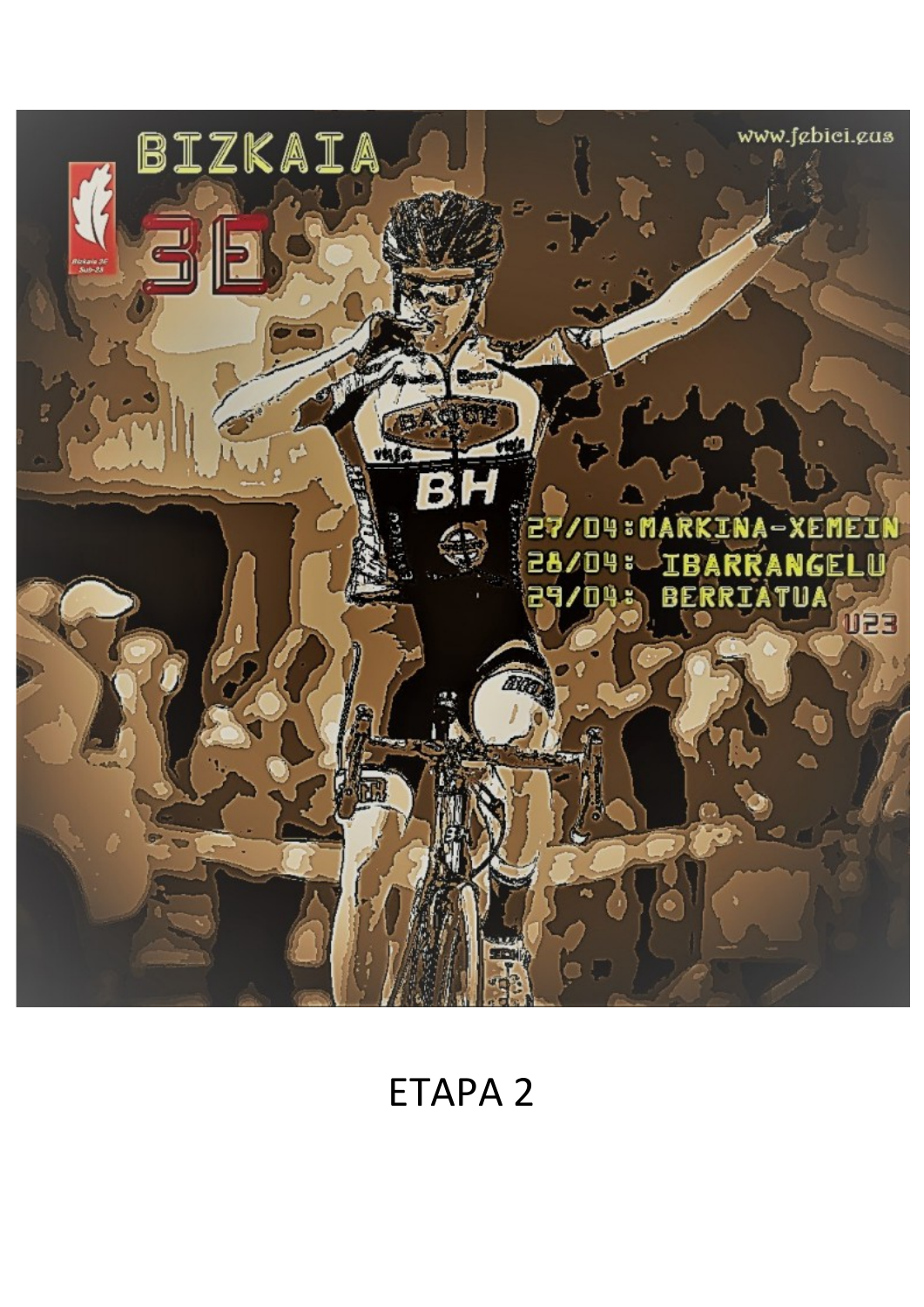www.febici.e<mark>as</mark>

| <b>ETAPA</b>                    |     |                                |             |         |  |
|---------------------------------|-----|--------------------------------|-------------|---------|--|
| 120.7 km.<br>Media: 39.516 km/h |     |                                |             |         |  |
| $1^{\circ}$                     | 162 | MILTIADIS, Andreas             | <b>GUER</b> | 3:03:16 |  |
| $2^{\circ}$                     | 192 | ZHYHUNOU, Dzmitry              | <b>GALI</b> | 1<br>a  |  |
| 3 <sup>0</sup>                  | 56  | ARANBURU ARRUTI, Jokin         | <b>AMPO</b> | 4<br>a  |  |
| 4 <sup>0</sup>                  | 92  | <b>BENITO DIEZ, Pablo</b>      | <b>CAJA</b> | a 5     |  |
| 5 <sup>0</sup>                  | 41  | ANTUNES, Tiago                 | <b>ALDR</b> | a 5     |  |
| $6^{\circ}$                     | 1   | <b>GONZALEZ CABERO, Marcos</b> | <b>BAQE</b> | a 5     |  |
| 70                              | 191 | GALVAN FERNANDEZ, Francisco    | <b>GALI</b> | a 5     |  |
| 8 <sup>0</sup>                  | 211 | PASTOR TEROL, Jorge            | <b>ALPO</b> | a 5     |  |
| $9^{\circ}$                     | 231 | ACOSTA, Thomas                 | <b>SUDO</b> | a 5     |  |
| 10 <sup>o</sup>                 | 195 | ELOSEGUI MOMEÑE, Iñigo         | GALI        | a 7     |  |

BIZKAIA

| <b>MONTAÑA</b>          |    |                               |             |         |  |  |
|-------------------------|----|-------------------------------|-------------|---------|--|--|
| Natxitua (3ª Categoría) |    |                               |             |         |  |  |
| 10                      |    | 75 URBANO FONTIVEROS, Carmelo | <b>BRFX</b> | 3 Ptos. |  |  |
| $2^{\circ}$             |    | 231 ACOSTA, Thomas            | SUDO        | 2 Ptos. |  |  |
| $3^{\circ}$             | 97 | ARAMENDIA TELLERIA, Eneko     | CAJA        | 1 Ptos. |  |  |
|                         |    |                               |             |         |  |  |

| <b>SPRINTS INTERMEDIOS</b>                                     |                    |                            |             |         |  |
|----------------------------------------------------------------|--------------------|----------------------------|-------------|---------|--|
|                                                                | <b>IBARRANGELU</b> |                            |             |         |  |
| 1 <sup>0</sup>                                                 | 75                 | URBANO FONTIVEROS, Carmelo | <b>BREX</b> | 3 Ptos. |  |
| $2^{\circ}$                                                    | 16                 | DIAZ GAZQUEZ, Ramon        | <b>EISE</b> | 2 Ptos. |  |
| CASTRILLO SEDANO, Raul<br>3 <sup>0</sup><br><b>TELC</b><br>246 |                    |                            |             | 1 Ptos. |  |
| <b>IBARRANGELU</b>                                             |                    |                            |             |         |  |
| 10                                                             | 75                 | URBANO FONTIVEROS, Carmelo | <b>BREX</b> | 3 Ptos. |  |
| $2^{\circ}$                                                    | 134                | PEREZ TAMAYO, Alberto      | <b>ELES</b> | 2 Ptos. |  |
| 3 <sup>0</sup>                                                 | 16                 | DIAZ GAZQUEZ, Ramon        | <b>EISE</b> | 1 Ptos. |  |
|                                                                |                    |                            |             |         |  |

| <b>POR PUNTOS</b> |    |                           |             |          |  |  |
|-------------------|----|---------------------------|-------------|----------|--|--|
| $1^{\circ}$       |    | 162 MILTIADIS, Andreas    | <b>GUER</b> | 25 Ptos. |  |  |
| $2^{\circ}$       |    | 192 ZHYHUNOU, Dzmitry     | <b>GALI</b> | 20 Ptos. |  |  |
| 3 <sup>0</sup>    |    | 56 ARANBURU ARRUTI, Jokin | <b>AMPO</b> | 16 Ptos. |  |  |
| $4^{\circ}$       |    | 92 BENITO DIEZ, Pablo     | CAJA        | 14 Ptos. |  |  |
| $5^{\circ}$       | 41 | ANTUNES, Tiago            | <b>ALDR</b> | 12 Ptos. |  |  |

| <b>EQUIPOS</b>         |     |                          |             |                |  |
|------------------------|-----|--------------------------|-------------|----------------|--|
| 1 <sup>0</sup>         |     | <b>LIZARTE</b>           | GALI        | 9:10:01        |  |
| $2^{\circ}$            |     | <b>ALDRO TEAM</b>        | <b>ALDR</b> | a 6            |  |
| 3 <sup>0</sup>         |     | CAJA RURAL - SEGUROS RGA | CAJA        | a 6            |  |
| 4 <sup>0</sup>         |     | POLARTEC KOMETA          | <b>ALPO</b> | a 6            |  |
| 5 <sup>0</sup>         |     | EISER-HIRUMET            | <b>EISE</b> | a 8            |  |
|                        |     |                          |             |                |  |
| <b>ETAPA BIZKAINOS</b> |     |                          |             |                |  |
| 10 <sup>o</sup>        | 195 | ELOSEGUI MOMEÑE, Iñigo   | GALI        | a <sub>7</sub> |  |
| $16^{\circ}$           | 14  | CALVO GONZALEZ, Erlantz  | <b>EISE</b> | a              |  |

17º 12 MUNITXA ARRINDA, Jon EISE a 7

| <b>GENERAL</b>  |           |                                    |             |         |  |
|-----------------|-----------|------------------------------------|-------------|---------|--|
|                 | 224.7 km. | Media: 40.115 km/h                 |             |         |  |
| 1 <sup>0</sup>  | 192       | ZHYHUNOU, Dzmitry                  | <b>GALI</b> | 5:35:49 |  |
| $2^{\circ}$     | 162       | MILTIADIS, Andreas                 | <b>GUER</b> | a 12    |  |
| 3 <sup>0</sup>  | 56        | ARANBURU ARRUTI, Jokin             | <b>AMPO</b> | a 22    |  |
| $4^{\circ}$     | 1         | <b>GONZALEZ CABERO, Marcos</b>     | <b>BAQE</b> | a 23    |  |
| $5^{\circ}$     | 242       | HAMZA, Yacine                      | <b>TELC</b> | a 23    |  |
| $6^{\circ}$     | 41        | ANTUNES, Tiago                     | <b>ALDR</b> | a 27    |  |
| $7^\circ$       | 92        | <b>BENITO DIEZ, Pablo</b>          | <b>CAJA</b> | a 27    |  |
| $8^{\circ}$     | 191       | <b>GALVAN FERNANDEZ, Francisco</b> | GALI        | a 27    |  |
| $9^{\circ}$     | 31        | COTERILLO GONZALEZ, Angel          | <b>TREK</b> | a 29    |  |
| 10 <sup>o</sup> | 145       | RUIZ VICENS, Joan                  | <b>FROI</b> | a 29    |  |

|                | <b>GENERAL MONTAÑA</b> |                               |             |         |  |  |  |
|----------------|------------------------|-------------------------------|-------------|---------|--|--|--|
| 1 <sup>0</sup> | 75                     | URBANO FONTIVEROS, Carmelo    | <b>BREX</b> | 8 Ptos. |  |  |  |
| $2^{\circ}$    | 56.                    | ARANBURU ARRUTI, Jokin        | <b>AMPO</b> | 3 Ptos. |  |  |  |
| 3 <sup>0</sup> |                        | 144 DEL CASTAÑO CANO, Ander   | <b>FROI</b> | 2 Ptos. |  |  |  |
| $4^{\circ}$    | 231                    | ACOSTA, Thomas                | <b>SUDO</b> | 2 Ptos. |  |  |  |
| $5^{\circ}$    | 91                     | <b>GRAVALOS LOPEZ. Arturo</b> | CAJA        | 1 Ptos. |  |  |  |
|                |                        |                               |             |         |  |  |  |

| <b>GENERAL SPRINTS INTERMEDIOS</b> |     |                               |             |         |  |  |
|------------------------------------|-----|-------------------------------|-------------|---------|--|--|
| 10                                 |     | 75 URBANO FONTIVEROS, Carmelo | <b>BREX</b> | 9 Ptos. |  |  |
| $2^{\circ}$                        |     | 16 DIAZ GAZQUEZ, Ramon        | <b>EISE</b> | 6 Ptos. |  |  |
| 3 <sup>0</sup>                     |     | 161 FINKLER, Fernando Augusto | <b>GUER</b> | 2 Ptos. |  |  |
| $4^{\circ}$                        | 212 | MOL, Wesley                   | <b>ALPO</b> | 2 Ptos. |  |  |
| $5^{\circ}$                        |     | 134 PEREZ TAMAYO, Alberto     | <b>ELES</b> | 2 Ptos. |  |  |

| <b>GENERAL POR PUNTOS</b> |    |                                |             |          |  |  |  |
|---------------------------|----|--------------------------------|-------------|----------|--|--|--|
| $1^{\circ}$               |    | 192 ZHYHUNOU, Dzmitry          | GALI        | 45 Ptos. |  |  |  |
| $2^{\circ}$               |    | 162 MILTIADIS, Andreas         | <b>GUER</b> | 37 Ptos. |  |  |  |
| 3 <sup>0</sup>            |    | 242 HAMZA, Yacine              | <b>TELC</b> | 26 Ptos. |  |  |  |
| $4^{\circ}$               |    | <b>GONZALEZ CABERO, Marcos</b> | BAQE        | 26 Ptos. |  |  |  |
| $5^{\circ}$               | 41 | ANTUNES, Tiago                 | <b>ALDR</b> | 22 Ptos. |  |  |  |
|                           |    |                                |             |          |  |  |  |

| <b>GENERAL EQUIPOS</b> |                                  |             |          |  |  |
|------------------------|----------------------------------|-------------|----------|--|--|
| 10                     | I IZARTF                         | GALI        | 16:48:39 |  |  |
| $2^{\circ}$            | ALDRO TEAM                       | <b>ALDR</b> | a 13     |  |  |
| 3 <sup>0</sup>         | CAJA RURAL - SEGUROS RGA         | CAJA        | a 13     |  |  |
| $4^{\circ}$            | BICICLETAS RODRIGUEZ EXTREMADURA | <b>BRFX</b> | a 15     |  |  |
| $5^{\circ}$            | <b>G.D.SUPERMERCADOS FROIZ</b>   | <b>FROI</b> | a 15     |  |  |
|                        |                                  |             |          |  |  |

|     | <b>GENERAL BIZKAINOS</b> |                                     |             |        |  |  |
|-----|--------------------------|-------------------------------------|-------------|--------|--|--|
| 31° |                          | 195 ELOSEGUI MOMEÑE, Iñigo          | GALI        | a 29   |  |  |
| 35° |                          | 12 MUNITXA ARRINDA, Jon             | <b>EISE</b> | a 46 l |  |  |
| 43° |                          | 13 AGUIRRE GABICAGOGEASCOA, Arkaitz | EISE        | a 46   |  |  |

27/04: MARKINA-XEMEIN

28/04: IBARRANGELU<br>29/04: BERRIATUA

**UP3**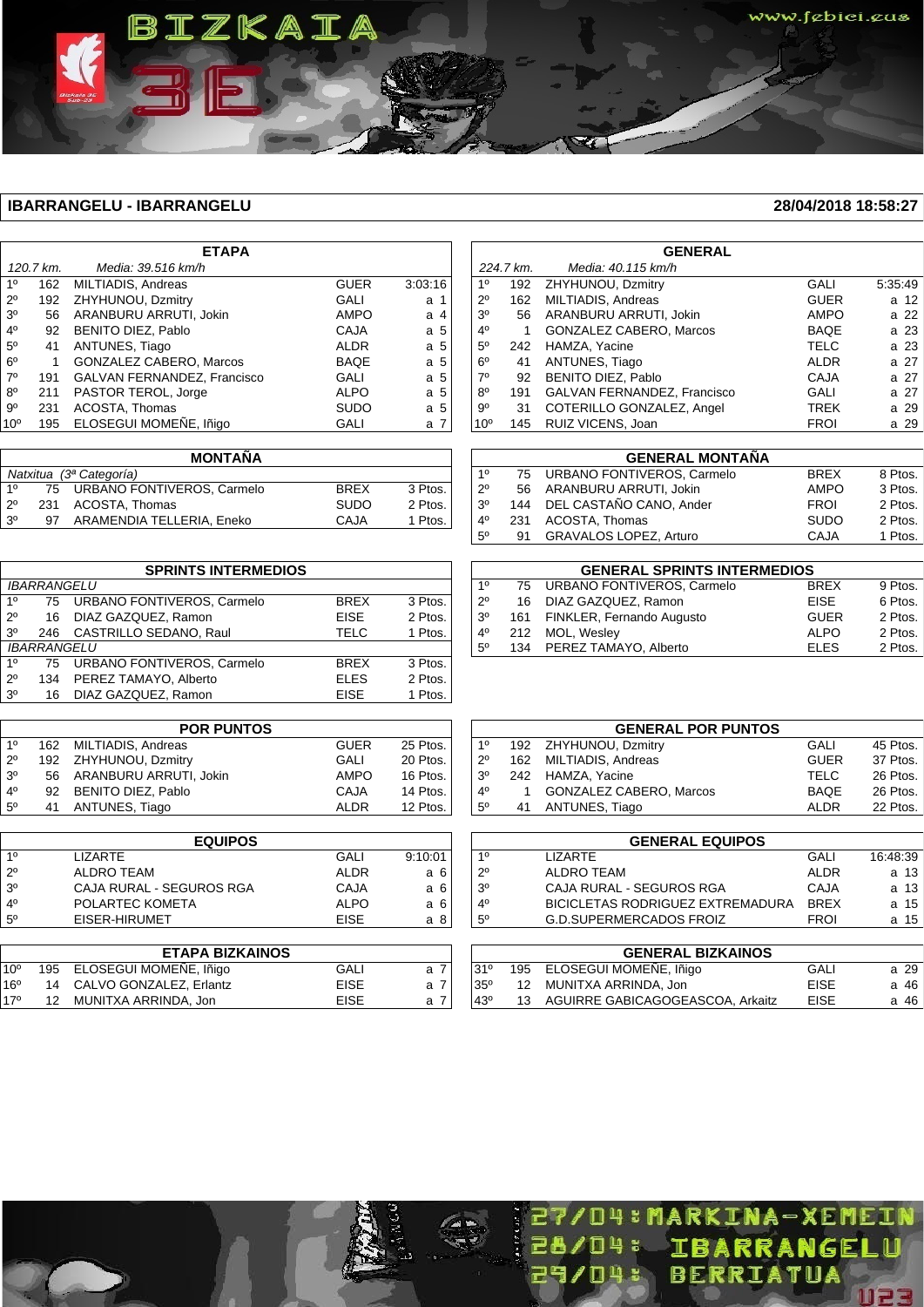**ETAPA MEDIA: 39.516 km/h Pag. 1** 1º 162 MILTIADIS, Andreas CYP S23 GUERCIOTTI-KIWI ATLANTICO 3:03:16 10" 2º 192 ZHYHUNOU, Dzmitry BLR S23 LIZARTE a 1 6" 3º 56 ARANBURU ARRUTI, Jokin ESP S23 AMPO-GOIERRIKO TB a 4 4" 4º 92 BENITO DIEZ, Pablo ESP S23 CAJA RURAL - SEGUROS RGA a 5 5º 41 ANTUNES, Tiago POR S23 ALDRO TEAM a 5 6º 1 GONZALEZ CABERO, Marcos ESP S23 BAQUE/IDEUS BH TEAM a 5 7º 191 GALVAN FERNANDEZ, Francisco ESP S23 LIZARTE a 5 8º 211 PASTOR TEROL, Jorge ESP S23 POLARTEC KOMETA a 5 9º 231 ACOSTA, Thomas FRA S23 SUD-OUEST CYCLISME FORMATION a 5 10º 195 ELOSEGUI MOMEÑE, Iñigo ESP BIZ S23 LIZARTE a 7 11º 242 HAMZA, Yacine ALG ALG S23 TELCO.M EDERLAN FRENKIT<br>12º 223 ESCOBAR MORALES, Adrian ESP S23 RIAS BAIXAS 12º 223 ESCOBAR MORALES, Adrian ESP S23 RIAS BAIXAS a 7 13<sup>9</sup> 13<sup>9</sup> 13<sup>9</sup> 13<sup>9</sup> 13<sup>9</sup> 13<sup>9</sup> 13<sup>9</sup> 13<sup>9</sup> 13<sup>9</sup> 13<sup>9</sup> 13<sup>9</sup> 13<sup>9</sup> 13<sup>9</sup> 13<sup>9</sup> 13<sup>9</sup> 13<sup>9</sup> 13<sup>9</sup> 13<sup>9</sup> 13<sup>9</sup> 13<sup>9</sup> 13<sup>9</sup> 13<sup>9</sup> 13<sup>9</sup> 13<sup>9</sup> 13<sup>9</sup> 13<sup>9</sup> 13<sup>9</sup> 13<sup>9</sup> 13<sup>9</sup> 13<sup>9</sup> 13<sup>9</sup> 13<sup>9</sup> 13<sup>9</sup> 13<sup>9</sup> 13<sup>9</sup> 13<sup>9</sup> 13<sup>9</sup> 14º 45 MERCADAL I CEREZA, Marcal ESP S23 ALDRO TEAM a 7 15º 193 ORMAZABAL FUSTE, Asier **ESP** S23 LIZARTE **a 7** a 7 16º 14 CALVO GONZALEZ, Erlantz ESP BIZ S23 EISER-HIRUMET a 7 17º 12 MUNITXA ARRINDA, Jon ESP BIZ S23 EISER-HIRUMET a 7 18º 226 ZAMANILLO HERREROS, Ignacio 6 ESP S23 RIAS BAIXAS 6 7 ANNO 1991 1991 1992 19º 36 GARCIA MARTIN, Enrique **ESP** S23 AIARABIKE TREK ELECTROALAVESA **a** 7 20º 96 BUENO GARCIA, Jorge ESP S23 CAJA RURAL - SEGUROS RGA a 7 21º 31 COTERILLO GONZALEZ, Angel ESP S23 AIARABIKE TREK ELECTROALAVESA a 7 <sup>142</sup> MARIÑO DOMINGUEZ, Aaron FSP S23 G.D.SUPERMERCADOS FROIZ 23º 144 DEL CASTAÑO CANO, Ander ESP S23 G.D.SUPERMERCADOS FROIZ a 7 24º 152 PEREZ SOLORZANO, Francisco ESP S23 GOMUR-CANTABRIA INFINITA a 7 25º 145 RUIZ VICENS, Joan ESP S23 G.D.SUPERMERCADOS FROIZ a 7 241 PALMAR SIERRA, Elkin Sebastian COL S23 TELCO.M EDERLAN FRENKIT COL a 7 27º 72 VILCHES SORIA, Mario ESP S23 BICICLETAS RODRIGUEZ EXTREMADURA a 7 28º 143 AMIL FERNANDEZ, Jose Carlos ESP S23 G.D.SUPERMERCADOS FROIZ a 7 29º 215 GARCIA PIERNA, Carlos ESP S23 POLARTEC KOMETA a 7 30º 115 LADEIRO, Benoit FRA S23 ENTENTE 64 a 7 31º 11 LATORRE GULIAS, Julen ESP S23 EISER-HIRUMET a 7 32º 146 MONTERO NOYA, Miguel ESP S23 G.D.SUPERMERCADOS FROIZ a 7 33º 124 ALCAIDE BERMUDEZ, Miguel Angel ESP S23 ESCRIBANO SPORTS TEAM a 7 34º 42 CHACON ORTEGA, Franklin Alejandro VEN S23 ALDRO TEAM a 7 35º 197 RUIZ ROLDAN, Alex ESP S23 LIZARTE a 7 36º 122 PONS SANCHO, Gabriel ESP S23 ESCRIBANO SPORTS TEAM a 7 37º 105 MUJIKA LARRAIOTZ, Mikel ESP S23 EIBAR ENERGIA HIRIA-DEBABARRENA a 7 38º 217 VIEGAS, Daniel POR S23 POLARTEC KOMETA a 7 39º 95 MARTIN GALAN, Sergio Roman ESP S23 CAJA RURAL - SEGUROS RGA a 7 40º 161 FINKLER, Fernando Augusto BRA S23 GUERCIOTTI-KIWI ATLANTICO a 7 41º 123 VULCAN, Denis Marian ROU S23 ESCRIBANO SPORTS TEAM a 7 And the South Charles Communist State of the Season Polart Communist Communist Communist Communist Communist C<br>A 79 a 75 MIRANDA ADRADOS, Francisco A 7 SESP S23 AIARABIKE TREK ELECTROALAVESA AIARABIKE TREK ELECTROALAVESA 44º 5 FERNANDEZ RUIZ, Miguel Angel ESP S23 BAQUE/IDEUS BH TEAM a 7 45º 71 PIQUERO SANCHEZ, Ignacio ESP S23 BICICLETAS RODRIGUEZ EXTREMADURA a 7 46º 32 VALDIVIA CUESTA, Yerai ESP S23 AIARABIKE TREK ELECTROALAVESA a 7 47º 16 DIAZ GAZQUEZ, Ramon ESP S23 EISER-HIRUMET a 7 48º 214 GARCIA GONZALEZ, Sergio ESP S23 POLARTEC KOMETA a 7 49º 194 BOUZAS REY, Martin **ESP** S23 LIZARTE **a 7** a 7 50º 91 GRAVALOS LOPEZ, Arturo ESP S23 CAJA RURAL - SEGUROS RGA a 7 51º 13 AGUIRRE GABICAGOGEASCOA, Arkaitz ESP BIZ S23 EISER-HIRUMET a 7 52º 106 ETXARRI ETXABE, Iñigo ESP S23 EIBAR ENERGIA HIRIA-DEBABARRENA a 7 53º 54 MARTINEZ LOPEZ, Eneko ESP S23 AMPO-GOIERRIKO TB a 7 54º 77 JIMENEZ DURAN, Sergio ESP S23 BICICLETAS RODRIGUEZ EXTREMADURA a 7 55º 245 MENCIA MORALES, Christian ESP S23 TELCO.M EDERLAN FRENKIT a 7 56º 147 GARCIA JANEIRO, Guillermo ESP S23 G.D.SUPERMERCADOS FROIZ a 7 57º 221 GUZMAN TRILLO, Jaime ESP S23 RIAS BAIXAS a 7

**IBARRANGELU - IBARRANGELU 120,7 kms. 28/04/2018 19:05:47**

BIZKAIA

**UP3** 

27/04: MARKINA-XEMEIN

28/04: IBARRANGELU

29/D4: BERRIATUA

www.febici.eus

58º 125 HERNAIZ SANTAMARIA, Vicente ESP S23 ESCRIBANO SPORTS TEAM a 20 59º 15 CARDENAS PORRAS, Juan COL S23 EISER-HIRUMET a 21 60º 225 PEREIRA PEREZ, Rafael ESP S23 RIAS BAIXAS a 23 61º 213 BENNASSAR ROSSELLO, Joan Marti ESP S23 POLARTEC KOMETA a 29 62º 2 GIL TORREGROSA, Javier ESP S23 BAQUE/IDEUS BH TEAM a 30 63º 172 GOMEZ MILLAN, Daniel Antonio COL S23 HOSTAL LATORRE EDERLAN a 1:32 64º 97 ARAMENDIA TELLERIA, Eneko ESP S23 CAJA RURAL - SEGUROS RGA a 1:50 65º 116 LALBA, Clement FRA S23 ENTENTE 64 a 7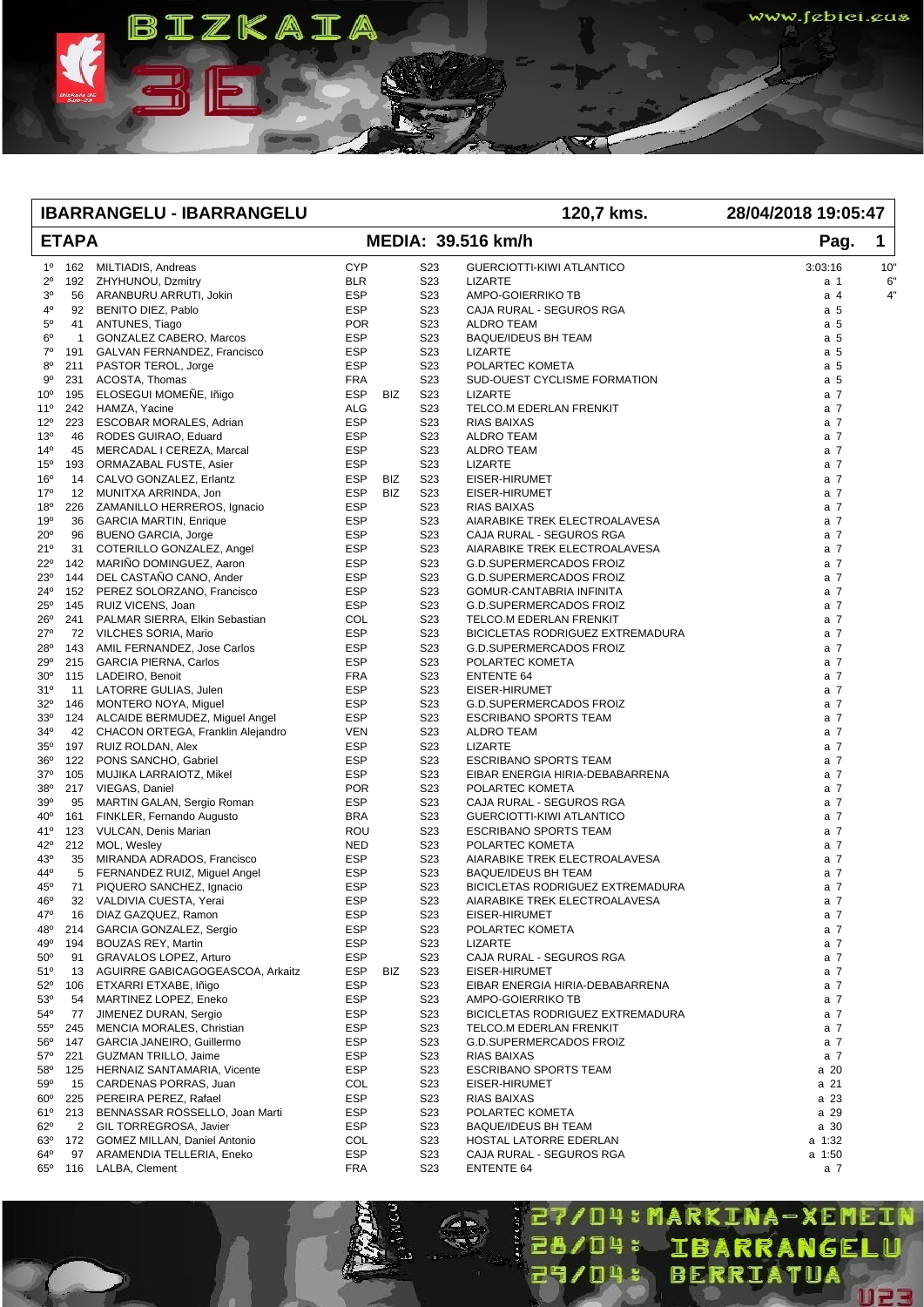**ETAPA MEDIA: 39.516 km/h Pag. 2 IBARRANGELU - IBARRANGELU 120,7 kms. 28/04/2018 19:05:47** 66º 86 PEREZ DIAZ, Juan Jose ESP S23 BROCOLI MECANICO EQUIPO CICLISTA a 3:32 Result of the USCAR V. SPRINT SEXTENDING SEXTENDING BUILDING A 3:42 AMPO-GOIERRING A SASSES ARREST A STAR A 3:43<br>The Same of the Same Same San American Sextending Sextending A 3:43 AMPO-GOIERRING TB 68º 55 PAREDES BARANDIARAN, Mikel ESP S23 AMPO-GOIERRIKO TB a 3:43 69º 57 SOTIL ETXABE, Gaizka ESP BIZ S23 AMPO-GOIERRIKO TB a 3:43 70º 3 AGIRRE EGAÑA, Jon ESP S23 BAQUE/IDEUS BH TEAM a 3:43 71º 94 ALTUNA MAEZTU, Iñigo ESP S23 CAJA RURAL - SEGUROS RGA a 4:06 72º 134 PEREZ TAMAYO, Alberto ESP S23 ESTEVE a 4:30 73º 83 COMINO FUENTES, David ESP S23 BROCOLI MECANICO EQUIPO CICLISTA a 4:43 74º 156 ALVAREZ DEL CORRAL, Carlos ESP S23 GOMUR-CANTABRIA INFINITA a 4:50 75º 126 SERRANO ALVAREZ, Alberto ESP S23 ESCRIBANO SPORTS TEAM a 4:50 76º 74 NAVAS ROMERO, Fernando ESP S23 BICICLETAS RODRIGUEZ EXTREMADURA a 7:46 77º 73 VIVIENS MARTIN, Javier ESP S23 BICICLETAS RODRIGUEZ EXTREMADURA a 7:47 78º 75 URBANO FONTIVEROS, Carmelo ESP S23 BICICLETAS RODRIGUEZ EXTREMADURA a 7:47 79º 87 GOMIZ PEREZ, Alejandro ESP S23 BROCOLI MECANICO EQUIPO CICLISTA a 7:47 80º 137 HERNANDEZ VALLEJO, Pol ESP S23 ESTEVE a 8:15 81º 22 BETANZOS PEÑA, Erik en el especies de la especiesa de la especiesa de la especiesa de la especiesa de l 82º 114 FOULON, Dorian and the Same of the Same Same Scale ENTENTE 64 a 8:15 83º 141 FRANCO ALVAREZ, Abel ESP S23 G.D.SUPERMERCADOS FROIZ a 8:19 84º 243 GARCIA VILLEGAS, Alvaro ESP S23 TELCO.M EDERLAN FRENKIT a 8:22 85º 157 SAINZ RODRIGUEZ, Samuel ESP S23 GOMUR-CANTABRIA INFINITA a 8:24 86º 246 CASTRILLO SEDANO, Raul ESP S23 TELCO.M EDERLAN FRENKIT a 8:24 87º 93 GARIKANO LOPETEGI, Luis Mari ESP S23 CAJA RURAL - SEGUROS RGA a 8:24 88º 51 AZPARREN IRURZUN, Xabier Mikel ESP S23 AMPO-GOIERRIKO TB a 8:24 89º 166 BEAR, Ido ISR S23 GUERCIOTTI-KIWI ATLANTICO a 8:24 90º 37 GARCIA GOMEZ, Alvaro ESP S23 AIARABIKE TREK ELECTROALAVESA a 8:27 91º 204 TERRONES CALLEJON, MIguel Angel ESP S23 PIZZERIA ESPAÑOLA-FELLER- P.C. a 8:27 92º 244 CASANOVAS ALEGRI, David Case Communication CS23 TELCO.M EDERLAN FRENKIT A 8:27 93º 4 ORMAETXEA BILBAO, Paul **ESP BIZ S23 BAQUE/IDEUS BH TEAM a 8:27** 94º 107 ARREGI ITURBE, Mikel ESP S23 EIBAR ENERGIA HIRIA-DEBABARRENA a 8:30 **NO SALIDOS** 61 JUANOLA BASSAGAÑAS, Enric ESP BENI

www.febici.eus

27/04: MARKINA-XEMEIN 28/04: IBARRANGELU

29/04:

**BERRIATUA** 

**UP3** 

| <b>RETIRADOS</b> |                                 |     |      |
|------------------|---------------------------------|-----|------|
|                  | 62 MELLADO TAMAYO, Daniel       | ESP | BENI |
|                  | 61 JUANOLA BASSAGANAS, ENNC ESP |     | BENI |

BIZKAIA

| 7   | ELGUEZABAL GANDARIAS,     | ESP        | BAQE        |
|-----|---------------------------|------------|-------------|
| 33  | ALONSO CIRUELA, Ivan      | ESP        | <b>TREK</b> |
| 47  | RODRIGUEZ BELTRAN, Iñigo  | <b>ESP</b> | ALDR        |
| 52  | MURGIONDO MOYUA, Xabier   | <b>ESP</b> | <b>AMPO</b> |
| 102 | ROTAETXE GIL. Eukeni      | ESP        | <b>EIBR</b> |
| 104 | ALKORTA LOPETEGI, Manex   | ESP        | <b>EIBR</b> |
| 112 | <b>BAREILLE, Bastien</b>  | FRA        | <b>ENTE</b> |
| 127 | FAUS JUAN, Miquel         | <b>ESP</b> | <b>ESCR</b> |
| 132 | CAMACHO ARANDA, Jorge     | ESP        | <b>ELES</b> |
| 154 | GONZALEZ IZQUIERDO.       | ESP        | <b>GOMU</b> |
| 155 | TEJERO POVEDA, Jesus      | <b>ESP</b> | <b>GOMU</b> |
| 201 | FLAUZINO. Luis Henrique   | <b>BRA</b> | <b>ESPI</b> |
| 205 | MARTIN MARTINEZ, David    | ESP        | <b>ESPI</b> |
| 222 | BARBERO MARTINEZ, Antonio | <b>ESP</b> | <b>RIAS</b> |
| 224 | ALVAREZ FEBLES, Sergio    | ESP        | <b>RIAS</b> |
| 234 | FRACASSO, Raphael         | FRA        | <b>SUDO</b> |
| 235 | PAGET. Paul               | FRA        | <b>SUDO</b> |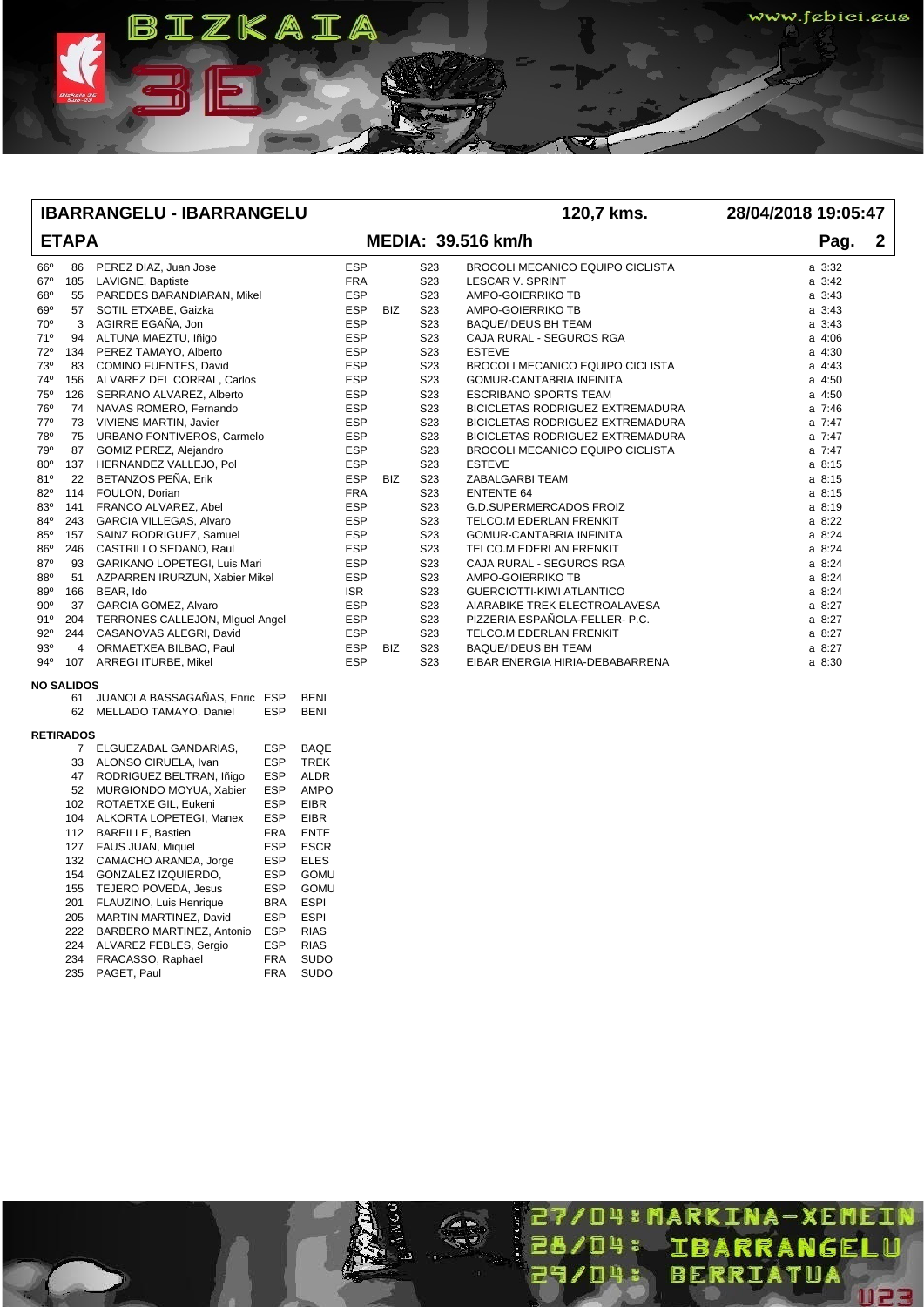## **MONTAÑA ETAPA**

BIZKAIA

 $\begin{bmatrix} \phantom{-} \end{bmatrix}$ 

|             | <b>Natxitua</b>               |            | 34.0<br>Km:                      | (3ª Categoría) |
|-------------|-------------------------------|------------|----------------------------------|----------------|
| 10          | 75 URBANO FONTIVEROS, Carmelo | <b>ESP</b> | BICICLETAS RODRIGUEZ EXTREMADURA |                |
| $2^{\circ}$ | 231 ACOSTA, Thomas            | <b>FRA</b> | SUD-OUEST CYCLISME FORMATION     |                |
| -20         | 97 ARAMENDIA TELLERIA, Eneko  | <b>FSP</b> | CAJA RURAL - SEGUROS RGA         |                |

#### **SPRINTS INTERMEDIOS ETAPA**

|                | <b>IBARRANGELU</b>            |            | 20.0<br>Km:                      | <b>PUN</b> |
|----------------|-------------------------------|------------|----------------------------------|------------|
| $1^{\circ}$    | 75 URBANO FONTIVEROS, Carmelo | <b>ESP</b> | BICICLETAS RODRIGUEZ EXTREMADURA | 3          |
| $2^{\circ}$    | 16 DIAZ GAZQUEZ, Ramon        | <b>ESP</b> | EISER-HIRUMET                    | ے          |
| 3 <sup>0</sup> | 246 CASTRILLO SEDANO, Raul    | <b>ESP</b> | TELCO.M EDERLAN FRENKIT          |            |
|                | <b>IBARRANGELU</b>            |            | 78.0<br>Km:                      | <b>PUN</b> |
| 1 <sup>0</sup> | 75 URBANO FONTIVEROS, Carmelo | <b>ESP</b> | BICICLETAS RODRIGUEZ EXTREMADURA | 3          |
| $2^{\circ}$    | 134 PEREZ TAMAYO, Alberto     | <b>ESP</b> | <b>ESTEVE</b>                    |            |
| 30             | 16 DIAZ GAZQUEZ, Ramon        | <b>ESP</b> | EISER-HIRUMET                    |            |

|             | <b>IBARRANGELU - IBARRANGELU</b> |                                  |            | 120,7 kms.                 | 28/04/2018  |
|-------------|----------------------------------|----------------------------------|------------|----------------------------|-------------|
|             |                                  | <b>ETAPA BIZKAINOS</b>           |            |                            |             |
|             |                                  | 1º 195 ELOSEGUI MOMEÑE, Iñigo    | <b>ESP</b> | <b>LIZARTE</b>             | 3:03:23     |
| $2^{\circ}$ |                                  | 14 CALVO GONZALEZ, Erlantz       | <b>ESP</b> | EISER-HIRUMET              | m.t.        |
| $3^\circ$   | 12                               | MUNITXA ARRINDA, Jon             | <b>ESP</b> | EISER-HIRUMET              | m.t.        |
| $4^{\circ}$ | 13                               | AGUIRRE GABICAGOGEASCOA, Arkaitz | <b>ESP</b> | EISER-HIRUMET              | m.t.        |
| $5^{\circ}$ | 57                               | SOTIL ETXABE, Gaizka             | <b>ESP</b> | AMPO-GOIERRIKO TB          | a 3:36      |
| $6^{\circ}$ |                                  | 22 BETANZOS PEÑA, Erik           | <b>ESP</b> | ZABALGARBI TEAM            | a 8:08      |
| $7^\circ$   |                                  | 4 ORMAETXEA BILBAO, Paul         | <b>ESP</b> | <b>BAQUE/IDEUS BH TEAM</b> | $a \, 8:20$ |

27/04:MARKINA-XEMEIN

www.febici.ea<mark>s</mark>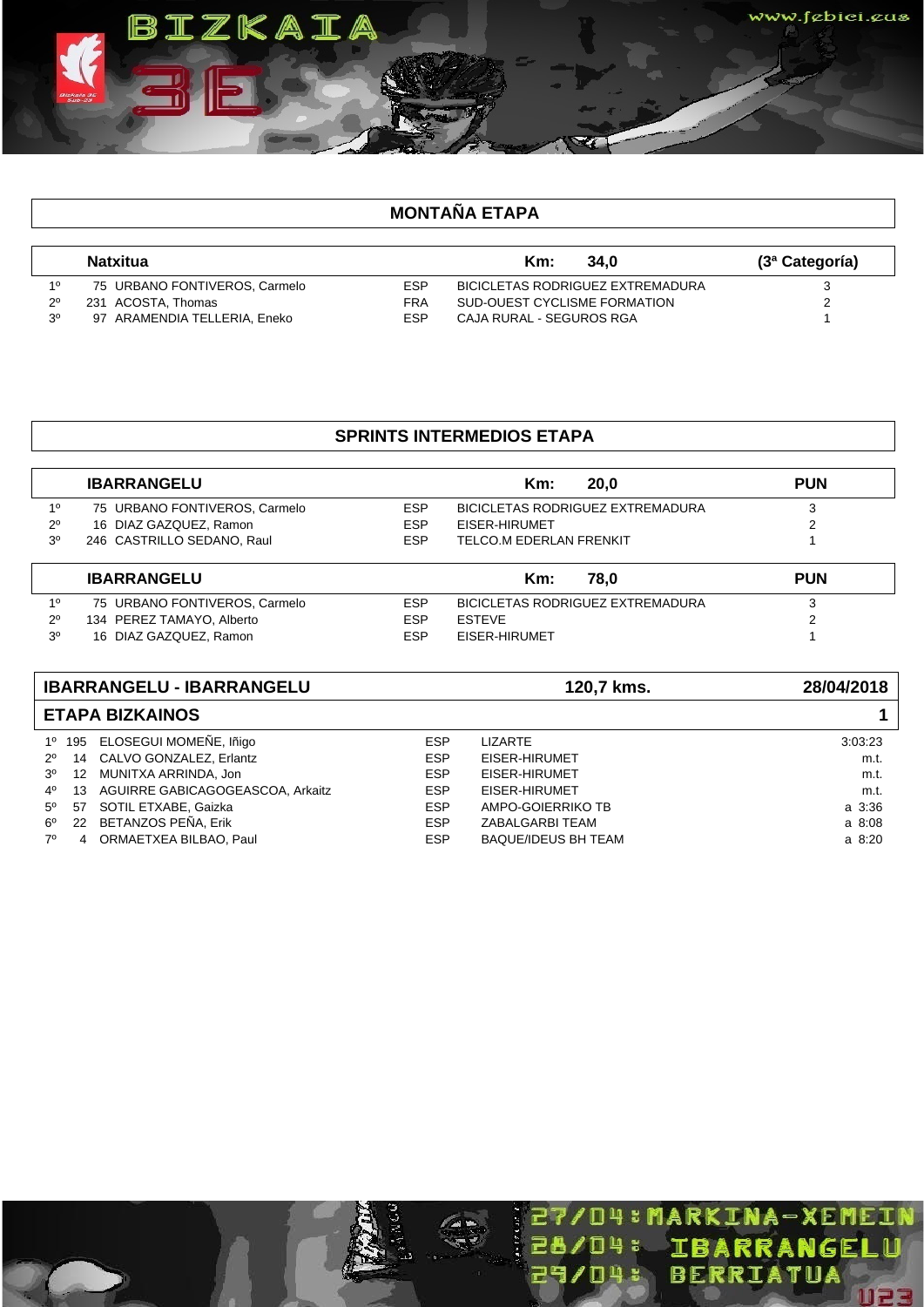**PUNTOS ETAPA**

BIZKAIA

www.febici.ea<mark>s</mark>

27/04:MARKINA-XEMEIN

**28/D4%** 29/04%

**IBARRANGELU**<br>BERRIATUA

**DES** 

|                | <b>IBARRANGELU</b>              |            | 120,8<br>Km:                        | <b>PUN</b> |
|----------------|---------------------------------|------------|-------------------------------------|------------|
| $1^{\circ}$    | 162 MILTIADIS, Andreas          | <b>CYP</b> | GUERCIOTTI-KIWI ATLANTICO           | 25         |
| $2^{\circ}$    | 192 ZHYHUNOU, Dzmitry           | <b>BLR</b> | <b>LIZARTE</b>                      | 20         |
| 3 <sup>o</sup> | 56 ARANBURU ARRUTI, Jokin       | <b>ESP</b> | AMPO-GOIERRIKO TB                   | 16         |
| $4^{\circ}$    | 92 BENITO DIEZ, Pablo           | <b>ESP</b> | CAJA RURAL - SEGUROS RGA            | 14         |
| $5^{\circ}$    | 41 ANTUNES, Tiago               | <b>POR</b> | <b>ALDRO TEAM</b>                   | 12         |
| $6^{\circ}$    | 1 GONZALEZ CABERO, Marcos       | <b>ESP</b> | <b>BAQUE/IDEUS BH TEAM</b>          | 10         |
| $7^\circ$      | 191 GALVAN FERNANDEZ, Francisco | <b>ESP</b> | <b>LIZARTE</b>                      | 9          |
| $8^{\circ}$    | 231 ACOSTA, Thomas              | <b>FRA</b> | <b>SUD-OUEST CYCLISME FORMATION</b> | 8          |
| 9°             | 195 ELOSEGUI MOMEÑE, Iñigo      | <b>ESP</b> | <b>LIZARTE</b>                      |            |
| $10^{\circ}$   | 242 HAMZA, Yacine               | ALG        | TELCO.M EDERLAN FRENKIT             | 6          |
| $11^{\circ}$   | 223 ESCOBAR MORALES, Adrian     | <b>ESP</b> | <b>RIAS BAIXAS</b>                  | 5          |
| $12^{\circ}$   | 46 RODES GUIRAO, Eduard         | <b>ESP</b> | <b>ALDRO TEAM</b>                   | 4          |
| 13°            | 45 MERCADAL I CEREZA, Marcal    | <b>ESP</b> | <b>ALDRO TEAM</b>                   | 3          |
| $14^{\circ}$   | 193 ORMAZABAL FUSTE, Asier      | <b>ESP</b> | <b>LIZARTE</b>                      | 2          |
| $15^{\circ}$   | 14 CALVO GONZALEZ, Erlantz      | <b>ESP</b> | EISER-HIRUMET                       |            |

|                 | <b>EQUIPOS ETAPA</b>             |             |                |  |  |  |  |  |
|-----------------|----------------------------------|-------------|----------------|--|--|--|--|--|
| 1 <sup>0</sup>  | <b>LIZARTE</b>                   | <b>GALI</b> | 9:10:01        |  |  |  |  |  |
| $2^{\circ}$     | <b>ALDRO TEAM</b>                | <b>ALDR</b> | a 6            |  |  |  |  |  |
| 3 <sup>o</sup>  | CAJA RURAL - SEGUROS RGA         | CAJA        | a <sub>6</sub> |  |  |  |  |  |
| $4^{\circ}$     | POLARTEC KOMETA                  | <b>ALPO</b> | a 6            |  |  |  |  |  |
| $5^{\circ}$     | EISER-HIRUMET                    | <b>EISE</b> | a <sub>8</sub> |  |  |  |  |  |
| $6^{\circ}$     | G.D.SUPERMERCADOS FROIZ          | <b>FROI</b> | a <sub>8</sub> |  |  |  |  |  |
| $7^\circ$       | AIARABIKE TREK ELECTROALAVESA    | <b>TREK</b> | a <sub>8</sub> |  |  |  |  |  |
| $8^{\circ}$     | RIAS BAIXAS                      | <b>RIAS</b> | a <sub>8</sub> |  |  |  |  |  |
| $9^{\circ}$     | TELCO.M EDERLAN FRENKIT          | <b>TELC</b> | a <sub>8</sub> |  |  |  |  |  |
| 10 <sup>o</sup> | <b>ESCRIBANO SPORTS TEAM</b>     | <b>ESCR</b> | a 8            |  |  |  |  |  |
| 11 <sup>0</sup> | BICICLETAS RODRIGUEZ EXTREMADURA | <b>BREX</b> | a <sub>8</sub> |  |  |  |  |  |
| 12°             | <b>BAQUE/IDEUS BH TEAM</b>       | <b>BAQE</b> | a 29           |  |  |  |  |  |
| $13^\circ$      | AMPO-GOIERRIKO TB                | <b>AMPO</b> | $a \, 3:41$    |  |  |  |  |  |
| $14^{\circ}$    | <b>ENTENTE 64</b>                | <b>ENTE</b> | $a \t3:16$     |  |  |  |  |  |
| 15 <sup>o</sup> | GUERCIOTTI-KIWI ATLANTICO        | <b>GUER</b> | a.8:18         |  |  |  |  |  |
| 16°             | EIBAR ENERGIA HIRIA-DEBABARRENA  | <b>EIBR</b> | a 8:31         |  |  |  |  |  |
| 17 <sup>°</sup> | GOMUR-CANTABRIA INFINITA         | <b>GOMU</b> | a 13:08        |  |  |  |  |  |
| 18 <sup>o</sup> | BROCOLI MECANICO EQUIPO CICLISTA | <b>JU18</b> | a 15:49        |  |  |  |  |  |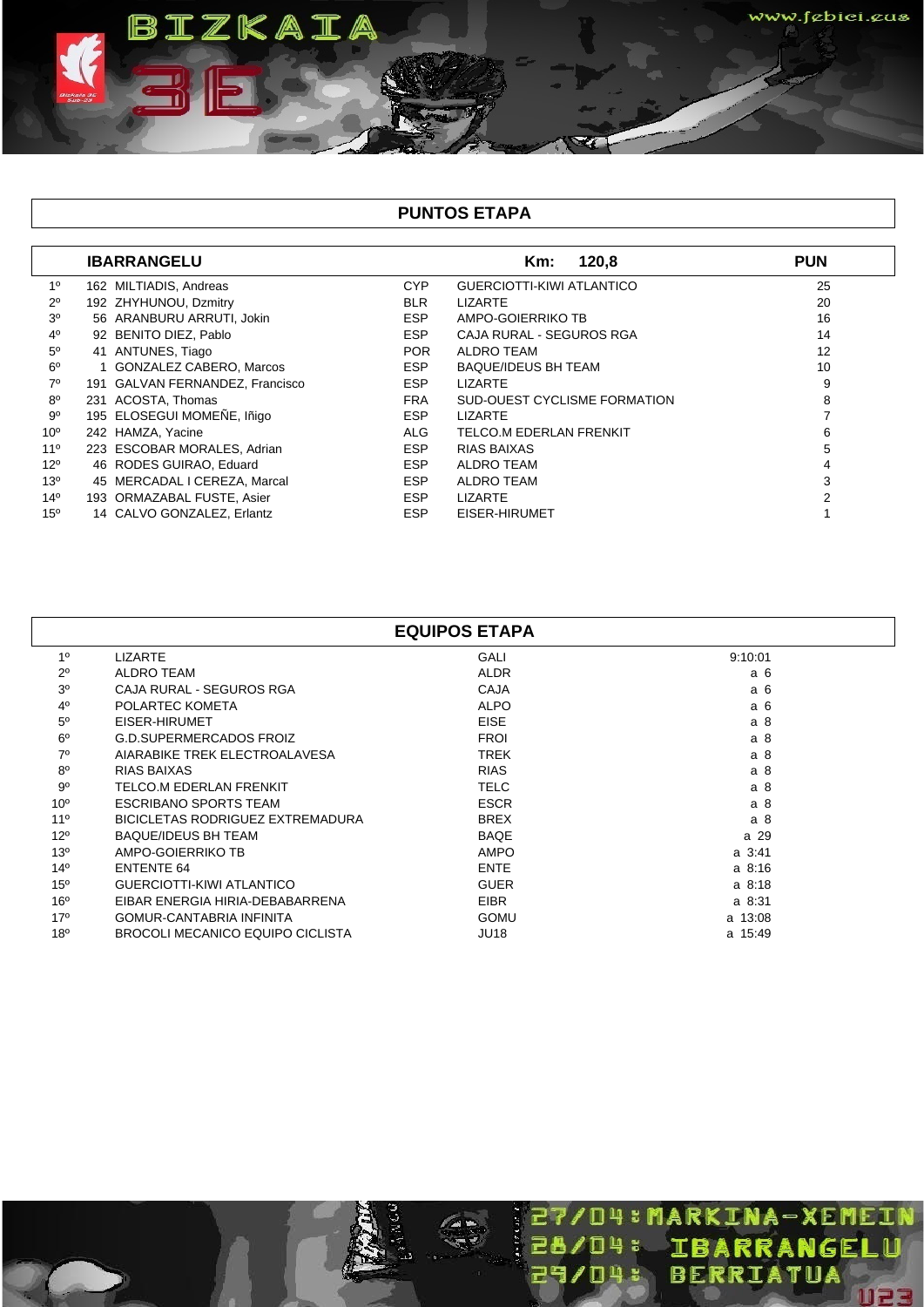#### **GENERAL MEDIA: 40.115 km/h Pag. 1 IBARRANGELU - IBARRANGELU 120,7 kms. 224,7 kms. 28/04/2018 18:58:10** 1º 192 ZHYHUNOU, Dzmitry BLR S23 LIZARTE 5:35:49 3 16" 2º 162 MILTIADIS, Andreas CYP S23 GUERCIOTTI-KIWI ATLANTICO a 12 6 10" 3º 56 ARANBURU ARRUTI, Jokin ESP S23 AMPO-GOIERRIKO TB a 22 23 4" 4º 1 GONZALEZ CABERO, Marcos ESP S23 BAQUE/IDEUS BH TEAM a 23 9 4" 5º 242 HAMZA, Yacine **ALG S23 TELCO.M EDERLAN FRENKIT** AND A 23 13 6<sup>"</sup> 6º 41 ANTUNES, Tiago POR S23 ALDRO TEAM a 27 11 7º 92 BENITO DIEZ, Pablo ESP S23 CAJA RURAL - SEGUROS RGA a 27 56 8º 191 GALVAN FERNANDEZ, Francisco ESP S23 LIZARTE a 27 75 91 COTERILLO GONZALEZ, Angel **ESP** S23 AIARABIKE TREK ELECTROALAVESA **a** 29 32 10º 145 RUIZ VICENS, Joan ESP S23 G.D.SUPERMERCADOS FROIZ a 29 32 11º 46 RODES GUIRAO, Eduard ESP S23 ALDRO TEAM a 29 35 12º 96 BUENO GARCIA, Jorge ESP S23 CAJA RURAL - SEGUROS RGA a 29 37 13º 152 PEREZ SOLORZANO, Francisco ESP S23 GOMUR-CANTABRIA INFINITA a 29 38 14º 226 ZAMANILLO HERREROS, Ignacio ESP S23 RIAS BAIXAS a 29 42 15º 72 VILCHES SORIA, Mario ESP S23 BICICLETAS RODRIGUEZ EXTREMADURA a 29 42 16º 95 MARTIN GALAN, Sergio Roman ESP S23 CAJA RURAL - SEGUROS RGA a 29 43 17º 241 PALMAR SIERRA, Elkin Sebastian COL S23 TELCO.M EDERLAN FRENKIT CHE COL 39 44 18º 11 LATORRE GULIAS, Julen Carrier Communication Communication Communication Communication Communication Communication Communication Communication Communication Communication Communication Communication Communication Com 19º 144 DEL CASTAÑO CANO, Ander ESP S23 G.D.SUPERMERCADOS FROIZ a 29 49 20º 142 MARIÑO DOMINGUEZ, Aaron ESP S23 G.D.SUPERMERCADOS FROIZ a 29 52 21º 215 GARCIA PIERNA, Carlos ESP S23 POLARTEC KOMETA a 29 52 22º 42 CHACON ORTEGA, Franklin Alejandro VEN S23 ALDRO TEAM a 29 53 23º 217 VIEGAS, Daniel **23** POR S23 POLARTEC KOMETA **a 29 54** a 29 54 24º 16 DIAZ GAZQUEZ, Ramon ESP S23 EISER-HIRUMET a 29 59 25º 54 MARTINEZ LOPEZ, Eneko ESP S23 AMPO-GOIERRIKO TB a 29 63 26º 77 JIMENEZ DURAN, Sergio ESP S23 BICICLETAS RODRIGUEZ EXTREMADURA a 29 63 27º 122 PONS SANCHO, Gabriel ESP S23 ESCRIBANO SPORTS TEAM a 29 64 28º 193 ORMAZABAL FUSTE, Asier **ESP** S23 LIZARTE **a 29 65** a 29 65 29º 35 MIRANDA ADRADOS, Francisco ESP S23 AIARABIKE TREK ELECTROALAVESA a 29 70 30º 71 PIQUERO SANCHEZ, Ignacio ESP S23 BICICLETAS RODRIGUEZ EXTREMADURA a 29 70 31º 195 ELOSEGUI MOMEÑE, Iñigo ESP BIZ S23 LIZARTE a 29 79 32º 91 GRAVALOS LOPEZ, Arturo ESP S23 CAJA RURAL - SEGUROS RGA a 29 79 33º 211 PASTOR TEROL, Jorge ESP S23 POLARTEC KOMETA a 44 52 34º 223 ESCOBAR MORALES, Adrian ESP S23 RIAS BAIXAS a 46 50 35º 12 MUNITXA ARRINDA, Jon ESP BIZ S23 EISER-HIRUMET a 46 50 36º 45 MERCADAL I CEREZA, Marcal ESP S23 ALDRO TEAM a 46 56 37º 105 MUJIKA LARRAIOTZ, Mikel ESP S23 EIBAR ENERGIA HIRIA-DEBABARRENA a 46 69 38º 161 FINKLER, Fernando Augusto BRA S23 GUERCIOTTI-KIWI ATLANTICO a 46 74 39º 212 MOL, Wesley **NED** S23 POLARTEC KOMETA **CONETA** a 46 81 40º 214 GARCIA GONZALEZ, Sergio ESP S23 POLARTEC KOMETA a 46 84

www.febici.eus

BIZKAIA

| 41°          | 194 | BOUZAS REY, Martin               | <b>ESP</b> |            | S23             | <b>LIZARTE</b>                   | a 46        | 86  |  |
|--------------|-----|----------------------------------|------------|------------|-----------------|----------------------------------|-------------|-----|--|
| 42°          | 32  | VALDIVIA CUESTA, Yerai           | <b>ESP</b> |            | S23             | AIARABIKE TREK ELECTROALAVESA    | a 46        | 89  |  |
| 43°          | 13  | AGUIRRE GABICAGOGEASCOA, Arkaitz | ESP        | <b>BIZ</b> | S23             | EISER-HIRUMET                    | a 46        | 97  |  |
| 44°          | 116 | LALBA, Clement                   | <b>FRA</b> |            | S23             | <b>ENTENTE 64</b>                | a 46        | 110 |  |
| 45°          | 143 | AMIL FERNANDEZ, Jose Carlos      | <b>ESP</b> |            | S23             | G.D.SUPERMERCADOS FROIZ          | a 1:57      | 81  |  |
| 46°          | 231 | ACOSTA, Thomas                   | <b>FRA</b> |            | S23             | SUD-OUEST CYCLISME FORMATION     | $a \; 2:23$ | 76  |  |
| 47°          | 36  | <b>GARCIA MARTIN, Enrique</b>    | <b>ESP</b> |            | S23             | AIARABIKE TREK ELECTROALAVESA    | a 2:25      | 78  |  |
| 48°          | 245 | MENCIA MORALES, Christian        | <b>ESP</b> |            | S23             | TELCO.M EDERLAN FRENKIT          | $a \; 2:25$ | 118 |  |
| 49°          | 221 | <b>GUZMAN TRILLO, Jaime</b>      | <b>ESP</b> |            | S23             | <b>RIAS BAIXAS</b>               | a 2:25      | 122 |  |
| $50^{\circ}$ | 97  | ARAMENDIA TELLERIA, Eneko        | <b>ESP</b> |            | S23             | CAJA RURAL - SEGUROS RGA         | $a \; 2:50$ | 113 |  |
| $51^{\circ}$ | 172 | GOMEZ MILLAN, Daniel Antonio     | COL        |            | S23             | HOSTAL LATORRE EDERLAN           | $a \, 3:50$ | 125 |  |
| $52^{\circ}$ | 55  | PAREDES BARANDIARAN, Mikel       | <b>ESP</b> |            | S23             | AMPO-GOIERRIKO TB                | a 4:05      | 122 |  |
| 53°          | 86  | PEREZ DIAZ, Juan Jose            | <b>ESP</b> |            | S23             | BROCOLI MECANICO EQUIPO CICLISTA | $a$ 4:11    | 107 |  |
| 54°          | 3   | AGIRRE EGAÑA, Jon                | <b>ESP</b> |            | S23             | <b>BAQUE/IDEUS BH TEAM</b>       | a 4:22      | 117 |  |
| $55^{\circ}$ | 94  | ALTUNA MAEZTU, Iñigo             | <b>ESP</b> |            | S23             | CAJA RURAL - SEGUROS RGA         | a 4:58      | 119 |  |
| $56^{\circ}$ | 156 | ALVAREZ DEL CORRAL, Carlos       | <b>ESP</b> |            | S23             | GOMUR-CANTABRIA INFINITA         | $a \t 5:12$ | 82  |  |
| 57°          | 126 | SERRANO ALVAREZ, Alberto         | <b>ESP</b> |            | S23             | <b>ESCRIBANO SPORTS TEAM</b>     | $a \t 5:12$ | 106 |  |
| 58°          | 185 | LAVIGNE, Baptiste                | <b>FRA</b> |            | S23             | LESCAR V. SPRINT                 | a 6:00      | 131 |  |
| 59°          | 197 | RUIZ ROLDAN, Alex                | <b>ESP</b> |            | S23             | <b>LIZARTE</b>                   | a 6:02      | 117 |  |
| $60^{\circ}$ | 106 | ETXARRI ETXABE, Iñigo            | <b>ESP</b> |            | S <sub>23</sub> | EIBAR ENERGIA HIRIA-DEBABARRENA  | a 6:02      | 130 |  |
| 61°          | 213 | BENNASSAR ROSSELLO, Joan Marti   | <b>ESP</b> |            | S23             | POLARTEC KOMETA                  | $a \t6:24$  | 134 |  |
| $62^{\circ}$ | 83  | COMINO FUENTES, David            | <b>ESP</b> |            | S23             | BROCOLI MECANICO EQUIPO CICLISTA | a 7:01      | 134 |  |
| $63^{\circ}$ | 75  | URBANO FONTIVEROS, Carmelo       | <b>ESP</b> |            | S23             | BICICLETAS RODRIGUEZ EXTREMADURA | a 8:09      | 99  |  |
| 64°          | 14  | CALVO GONZALEZ, Erlantz          | <b>ESP</b> | <b>BIZ</b> | S23             | EISER-HIRUMET                    | a 8:53      | 104 |  |
| $65^{\circ}$ | 124 | ALCAIDE BERMUDEZ, Miguel Angel   | <b>ESP</b> |            | S23             | <b>ESCRIBANO SPORTS TEAM</b>     | a 8:53      | 122 |  |
|              |     |                                  |            |            |                 |                                  |             |     |  |

27/04: MARKINA-XEMEIN

28/04: IBARRANGELU

29/04:

**BERRIATUA** 

**UP3**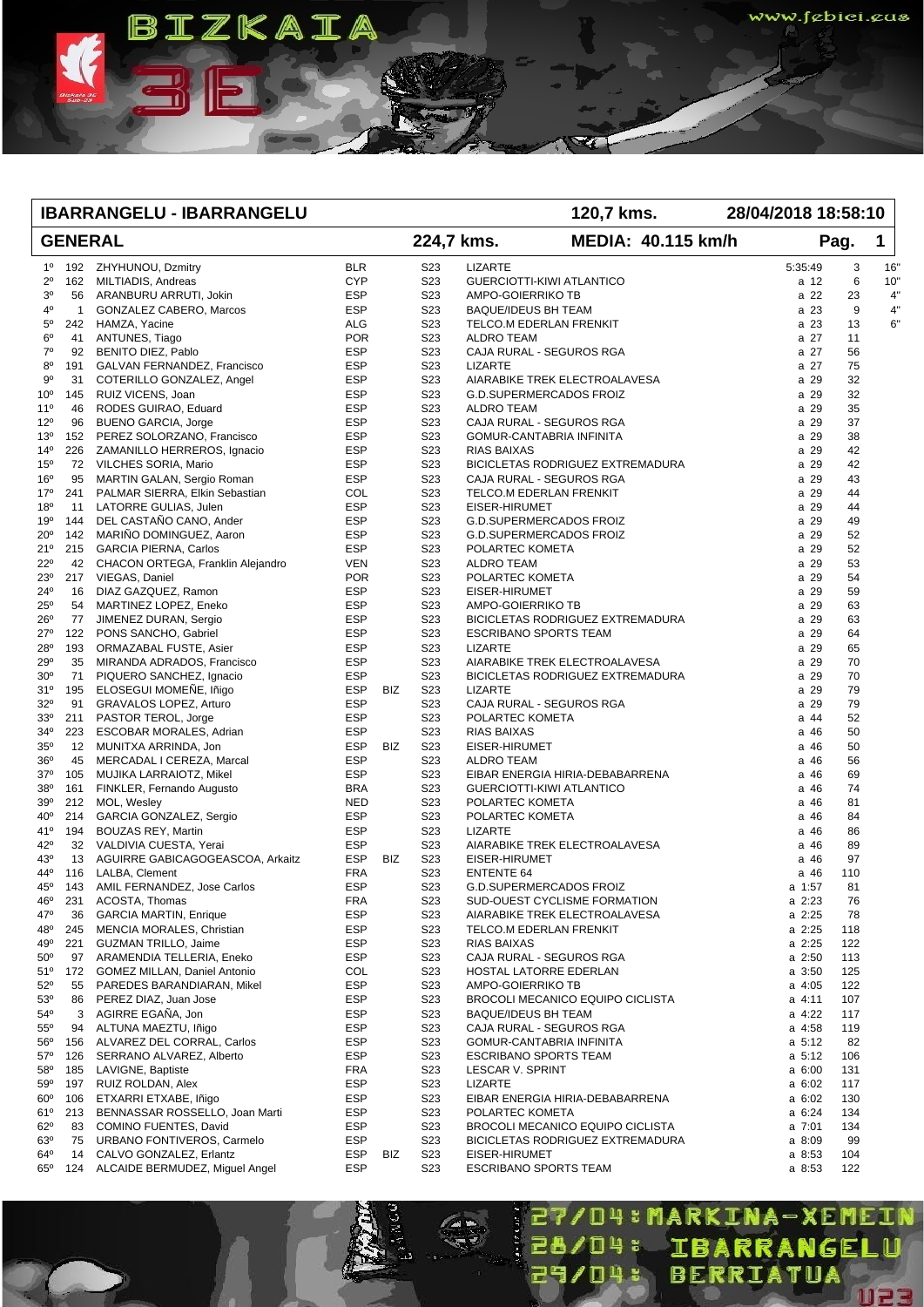|                 | <b>IBARRANGELU - IBARRANGELU</b> |                                 |            |            |                 |                            | 120,7 kms.                              | 28/04/2018 18:58:10 |      |              |
|-----------------|----------------------------------|---------------------------------|------------|------------|-----------------|----------------------------|-----------------------------------------|---------------------|------|--------------|
|                 |                                  | <b>GENERAL</b>                  |            |            |                 | 224,7 kms.                 | <b>MEDIA: 40.147 km/h</b>               |                     | Pag. | $\mathbf{2}$ |
| 66°             | 123                              | <b>VULCAN. Denis Marian</b>     | <b>ROU</b> |            | S <sub>23</sub> |                            | <b>ESCRIBANO SPORTS TEAM</b>            | a 8:53              | 136  |              |
| $67^\circ$      | 5                                | FERNANDEZ RUIZ, Miguel Angel    | <b>ESP</b> |            | S <sub>23</sub> | <b>BAQUE/IDEUS BH TEAM</b> |                                         | $a$ 8:53            | 141  |              |
| $68^{\circ}$    | 147                              | GARCIA JANEIRO, Guillermo       | <b>ESP</b> |            | S <sub>23</sub> |                            | <b>G.D.SUPERMERCADOS FROIZ</b>          | a 8:53              | 146  |              |
| 69°             | 115                              | LADEIRO, Benoit                 | <b>FRA</b> |            | S <sub>23</sub> | <b>ENTENTE 64</b>          |                                         | a 9:06              | 139  |              |
| 70°             | 125                              | HERNAIZ SANTAMARIA, Vicente     | <b>ESP</b> |            | S <sub>23</sub> |                            | <b>ESCRIBANO SPORTS TEAM</b>            | a 9:06              | 145  |              |
| 71°             | 15                               | CARDENAS PORRAS, Juan           | COL        |            | S <sub>23</sub> | EISER-HIRUMET              |                                         | a 9:07              | 145  |              |
| 72°             | 225                              | PEREIRA PEREZ, Rafael           | <b>ESP</b> |            | S <sub>23</sub> | <b>RIAS BAIXAS</b>         |                                         | a 9:09              | 163  |              |
| 73°             | $\overline{2}$                   | GIL TORREGROSA, Javier          | <b>ESP</b> |            | S <sub>23</sub> | <b>BAQUE/IDEUS BH TEAM</b> |                                         | a 9:16              | 167  |              |
| 74°             | 146                              | MONTERO NOYA, Miquel            | <b>ESP</b> |            | S <sub>23</sub> |                            | <b>G.D.SUPERMERCADOS FROIZ</b>          | a 9:27              | 144  |              |
| 75°             | 74                               | NAVAS ROMERO, Fernando          | <b>ESP</b> |            | S <sub>23</sub> |                            | BICICLETAS RODRIGUEZ EXTREMADURA        | a 10:04             | 136  |              |
| 76°             | 87                               | GOMIZ PEREZ, Alejandro          | <b>ESP</b> |            | S <sub>23</sub> |                            | BROCOLI MECANICO EQUIPO CICLISTA        | a 10:05             | 136  |              |
| $77^\circ$      | 134                              | PEREZ TAMAYO, Alberto           | <b>ESP</b> |            | S <sub>23</sub> | <b>ESTEVE</b>              |                                         | a 10:25             | 146  |              |
| 78°             | 114                              | FOULON, Dorian                  | <b>FRA</b> |            | S <sub>23</sub> | <b>ENTENTE 64</b>          |                                         | a 10:33             | 137  |              |
| 79°             | 244                              | CASANOVAS ALEGRI, David         | <b>ESP</b> |            | S <sub>23</sub> |                            | TELCO.M EDERLAN FRENKIT                 | a 10:45             | 158  |              |
| 80 <sup>o</sup> | 57                               | SOTIL ETXABE, Gaizka            | <b>ESP</b> | <b>BIZ</b> | S <sub>23</sub> | AMPO-GOIERRIKO TB          |                                         | a 12:34             | 175  |              |
| 81°             | 157                              | SAINZ RODRIGUEZ, Samuel         | <b>ESP</b> |            | S <sub>23</sub> |                            | <b>GOMUR-CANTABRIA INFINITA</b>         | a 13:21             | 155  |              |
| 82°             | 73                               | <b>VIVIENS MARTIN, Javier</b>   | <b>ESP</b> |            | S <sub>23</sub> |                            | <b>BICICLETAS RODRIGUEZ EXTREMADURA</b> | a 13:42             | 158  |              |
| 83°             | 141                              | FRANCO ALVAREZ, Abel            | <b>ESP</b> |            | S <sub>23</sub> |                            | <b>G.D.SUPERMERCADOS FROIZ</b>          | a 14:14             | 160  |              |
| 84°             | 243                              | GARCIA VILLEGAS, Alvaro         | <b>ESP</b> |            | S <sub>23</sub> |                            | TELCO.M EDERLAN FRENKIT                 | a 14:17             | 160  |              |
| $85^\circ$      | 246                              | CASTRILLO SEDANO, Raul          | <b>ESP</b> |            | S <sub>23</sub> |                            | TELCO.M EDERLAN FRENKIT                 | a 14:19             | 165  |              |
| 86°             | 93                               | GARIKANO LOPETEGI, Luis Mari    | <b>ESP</b> |            | S <sub>23</sub> |                            | CAJA RURAL - SEGUROS RGA                | a 14:19             | 167  |              |
| 87°             | 137                              | HERNANDEZ VALLEJO. Pol          | <b>ESP</b> |            | S <sub>23</sub> | <b>ESTEVE</b>              |                                         | a 17:01             | 182  |              |
| 880             | 22                               | BETANZOS PEÑA, Erik             | <b>ESP</b> | <b>BIZ</b> | S <sub>23</sub> | ZABALGARBI TEAM            |                                         | a 17:01             | 185  |              |
| 89°             | 166                              | BEAR, Ido                       | <b>ISR</b> |            | S <sub>23</sub> |                            | <b>GUERCIOTTI-KIWI ATLANTICO</b>        | a 17:10             | 183  |              |
| $90^{\circ}$    | 204                              | TERRONES CALLEJON, Miguel Angel | <b>ESP</b> |            | S23             |                            | PIZZERIA ESPAÑOLA-FELLER- P.C.          | a 17:13             | 182  |              |
| 91°             | 4                                | ORMAETXEA BILBAO, Paul          | <b>ESP</b> | <b>BIZ</b> | S <sub>23</sub> | <b>BAQUE/IDEUS BH TEAM</b> |                                         | a 17:13             | 192  |              |
| 92°             | 51                               | AZPARREN IRURZUN, Xabier Mikel  | <b>ESP</b> |            | S <sub>23</sub> | AMPO-GOIERRIKO TB          |                                         | a 17:15             | 195  |              |
| $93^{\circ}$    | 107                              | ARREGI ITURBE, Mikel            | <b>ESP</b> |            | S <sub>23</sub> |                            | EIBAR ENERGIA HIRIA-DEBABARRENA         | a 17:16             | 187  |              |
| 94°             | 37                               | GARCIA GOMEZ, Alvaro            | <b>ESP</b> |            | S <sub>23</sub> |                            | AIARABIKE TREK ELECTROALAVESA           | a 17:29             | 200  |              |

BIZKAIA

# IBARRANGELU<br>BERRIATUA

27/04: MARKINA-XEMEIN

**28/04%** 29/04: www.fgbici.gas

JU23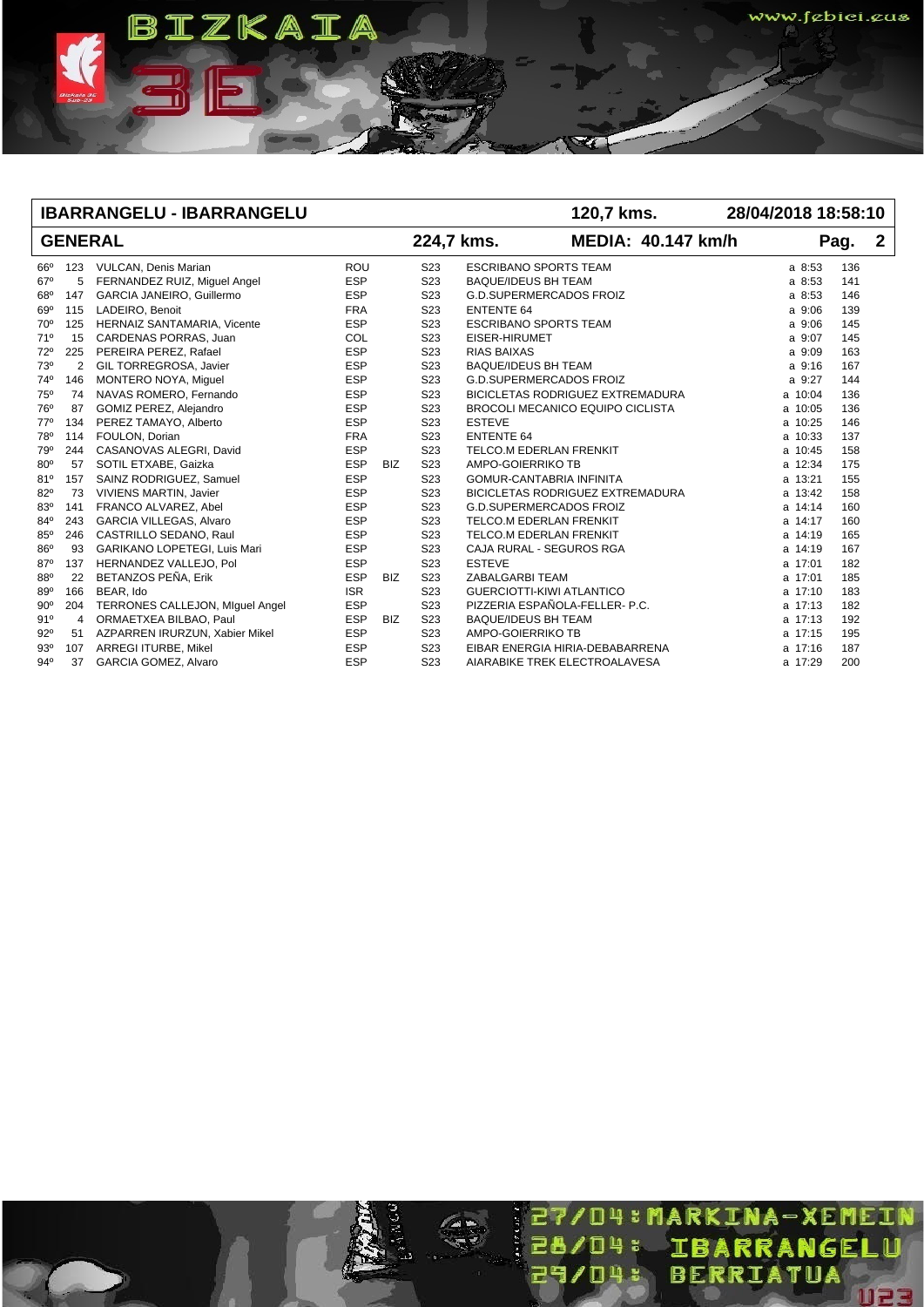

#### **GENERAL SPRINTS INTERMEDIOS**

| 1 <sup>0</sup> | 75 URBANO FONTIVEROS, Carmelo   | <b>ESP</b> | BICICLETAS RODRIGUEZ EXTREMADURA | 9 |
|----------------|---------------------------------|------------|----------------------------------|---|
| $2^{\circ}$    | 16 DIAZ GAZQUEZ, Ramon          | <b>ESP</b> | EISER-HIRUMET                    | 6 |
| 3 <sup>o</sup> | 161 FINKLER, Fernando Augusto   | <b>BRA</b> | <b>GUERCIOTTI-KIWI ATLANTICO</b> | 2 |
| $4^{\circ}$    | 212 MOL, Wesley                 | NED.       | POLARTEC KOMETA                  | 2 |
| $5^{\circ}$    | 134 PEREZ TAMAYO, Alberto       | <b>ESP</b> | <b>ESTEVE</b>                    | 2 |
| $6^{\circ}$    | 91 GRAVALOS LOPEZ, Arturo       | <b>ESP</b> | CAJA RURAL - SEGUROS RGA         |   |
| $7^\circ$      | 246 CASTRILLO SEDANO, Raul      | <b>ESP</b> | <b>TELCO.M EDERLAN FRENKIT</b>   |   |
| $8^{\circ}$    | 93 GARIKANO LOPETEGI, Luis Mari | <b>ESP</b> | CAJA RURAL - SEGUROS RGA         |   |
|                |                                 |            |                                  |   |

#### **GENERAL BIZKAINOS**

BIZKAIA

| $1^{\circ}$    | 195 ELOSEGUI MOMEÑE, Iñigo          | <b>ESP</b> | LIZARTE                    | 5:36:18 |
|----------------|-------------------------------------|------------|----------------------------|---------|
| $2^{\circ}$    | 12 MUNITXA ARRINDA, Jon             | <b>ESP</b> | EISER-HIRUMET              | a 17    |
| 3 <sup>o</sup> | 13 AGUIRRE GABICAGOGEASCOA, Arkaitz | <b>ESP</b> | EISER-HIRUMET              | a 17    |
| 4°             | 14 CALVO GONZALEZ, Erlantz          | <b>ESP</b> | EISER-HIRUMET              | a 8:24  |
| $5^\circ$      | 57 SOTIL ETXABE, Gaizka             | <b>ESP</b> | AMPO-GOIERRIKO TB          | a 12:05 |
| $6^{\circ}$    | 22 BETANZOS PEÑA, Erik              | <b>ESP</b> | ZABALGARBI TEAM            | a 16:32 |
|                | 4 ORMAETXEA BILBAO, Paul            | <b>ESP</b> | <b>BAQUE/IDEUS BH TEAM</b> | a 16:44 |
|                |                                     |            |                            |         |



27/04: MARKINA-XEMEIN

**28/04%** 

29/04:

IBARRANGELU

BERRIATUA

www.febici.eus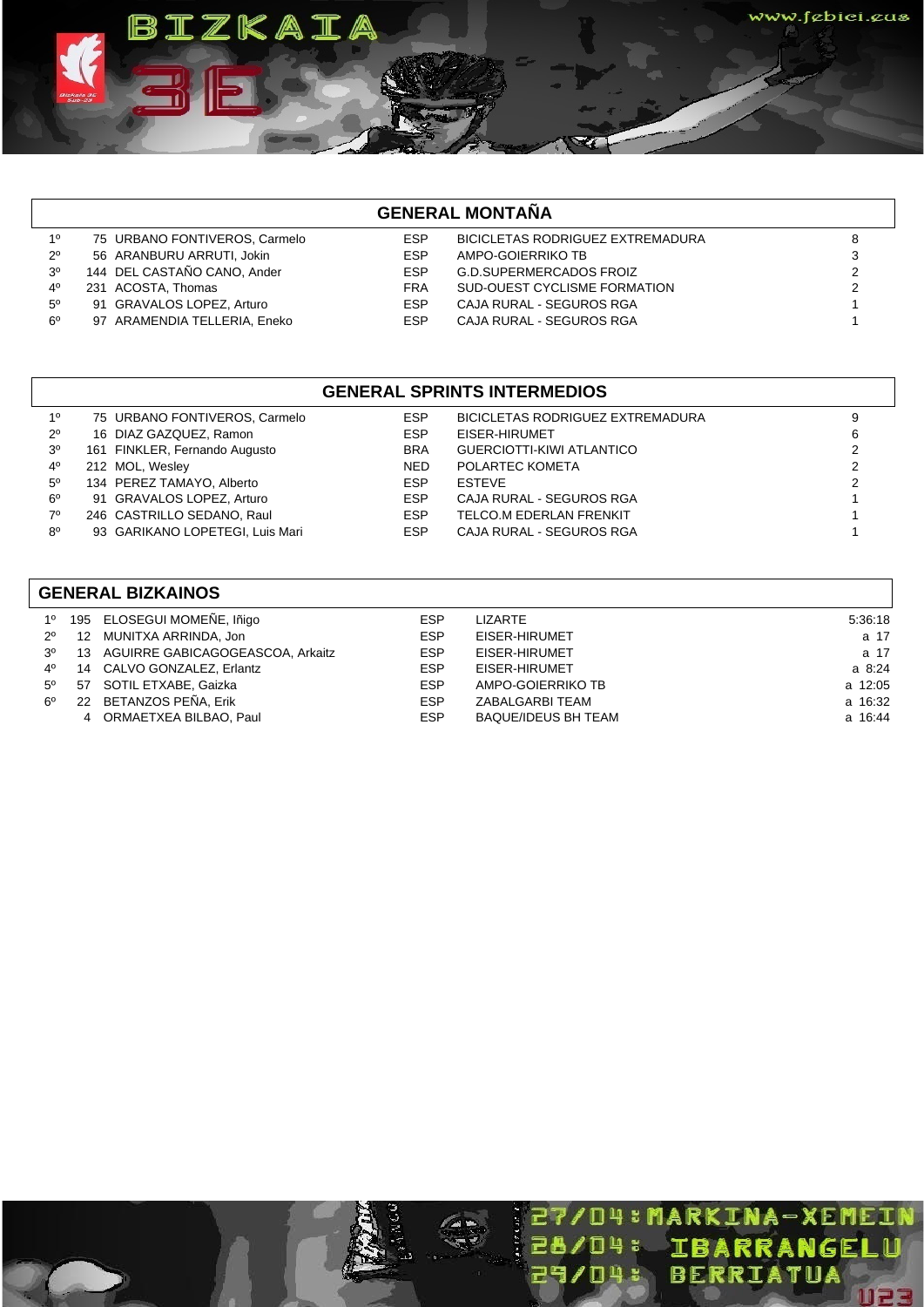|                 | 95888888888888 |                                 |            |                                  |    |  |  |  |  |  |
|-----------------|----------------|---------------------------------|------------|----------------------------------|----|--|--|--|--|--|
| $1^{\circ}$     |                | 192 ZHYHUNOU, Dzmitry           | <b>BLR</b> | <b>LIZARTE</b>                   | 45 |  |  |  |  |  |
| $2^{\circ}$     |                | 162 MILTIADIS, Andreas          | <b>CYP</b> | <b>GUERCIOTTI-KIWI ATLANTICO</b> | 37 |  |  |  |  |  |
| 3 <sup>o</sup>  |                | 242 HAMZA, Yacine               | <b>ALG</b> | TELCO.M EDERLAN FRENKIT          | 26 |  |  |  |  |  |
| $4^{\circ}$     |                | 1 GONZALEZ CABERO, Marcos       | <b>ESP</b> | <b>BAQUE/IDEUS BH TEAM</b>       | 26 |  |  |  |  |  |
| $5^{\circ}$     |                | 41 ANTUNES, Tiago               | <b>POR</b> | <b>ALDRO TEAM</b>                | 22 |  |  |  |  |  |
| $6^{\circ}$     |                | 56 ARANBURU ARRUTI, Jokin       | <b>ESP</b> | AMPO-GOIERRIKO TB                | 16 |  |  |  |  |  |
| $7^\circ$       |                | 95 MARTIN GALAN, Sergio Roman   | <b>ESP</b> | CAJA RURAL - SEGUROS RGA         | 14 |  |  |  |  |  |
| $8^{\circ}$     |                | 92 BENITO DIEZ, Pablo           | <b>ESP</b> | CAJA RURAL - SEGUROS RGA         | 14 |  |  |  |  |  |
| $9^{\circ}$     |                | 145 RUIZ VICENS, Joan           | <b>ESP</b> | <b>G.D.SUPERMERCADOS FROIZ</b>   | 9  |  |  |  |  |  |
| 10 <sup>o</sup> |                | 191 GALVAN FERNANDEZ, Francisco | <b>ESP</b> | <b>LIZARTE</b>                   | 9  |  |  |  |  |  |
| $11^{\circ}$    |                | 156 ALVAREZ DEL CORRAL, Carlos  | <b>ESP</b> | <b>GOMUR-CANTABRIA INFINITA</b>  | 8  |  |  |  |  |  |
| $12^{\circ}$    |                | 231 ACOSTA, Thomas              | <b>FRA</b> | SUD-OUEST CYCLISME FORMATION     | 8  |  |  |  |  |  |
| 13 <sup>°</sup> |                | 77 JIMENEZ DURAN, Sergio        | <b>ESP</b> | BICICLETAS RODRIGUEZ EXTREMADURA |    |  |  |  |  |  |
| $14^{\circ}$    |                | 195 ELOSEGUI MOMEÑE, Iñigo      | <b>ESP</b> | <b>LIZARTE</b>                   |    |  |  |  |  |  |
| $15^{\circ}$    |                | 54 MARTINEZ LOPEZ, Eneko        | <b>ESP</b> | AMPO-GOIERRIKO TB                |    |  |  |  |  |  |
| $16^{\circ}$    |                | 31 COTERILLO GONZALEZ, Angel    | <b>ESP</b> | AIARABIKE TREK ELECTROALAVESA    | 5  |  |  |  |  |  |
| 17 <sup>°</sup> |                | 223 ESCOBAR MORALES, Adrian     | <b>ESP</b> | <b>RIAS BAIXAS</b>               | 5  |  |  |  |  |  |
| 18°             |                | 16 DIAZ GAZQUEZ, Ramon          | <b>ESP</b> | EISER-HIRUMET                    | 4  |  |  |  |  |  |
| 19°             |                | 46 RODES GUIRAO, Eduard         | <b>ESP</b> | <b>ALDRO TEAM</b>                | 4  |  |  |  |  |  |
| $20^{\circ}$    |                | 11 LATORRE GULIAS, Julen        | <b>ESP</b> | EISER-HIRUMET                    | 3  |  |  |  |  |  |
| 21°             |                | 45 MERCADAL I CEREZA, Marcal    | <b>ESP</b> | <b>ALDRO TEAM</b>                | 3  |  |  |  |  |  |
| $22^{\circ}$    |                | 152 PEREZ SOLORZANO, Francisco  | <b>ESP</b> | <b>GOMUR-CANTABRIA INFINITA</b>  | 2  |  |  |  |  |  |
| $23^{\circ}$    |                | 193 ORMAZABAL FUSTE, Asier      | <b>ESP</b> | <b>LIZARTE</b>                   | 2  |  |  |  |  |  |
| $24^{\circ}$    |                | 72 VILCHES SORIA, Mario         | <b>ESP</b> | BICICLETAS RODRIGUEZ EXTREMADURA |    |  |  |  |  |  |
| $25^\circ$      |                | 14 CALVO GONZALEZ, Erlantz      | <b>ESP</b> | EISER-HIRUMET                    |    |  |  |  |  |  |

|                 | <b>GENERAL EQUIPOS</b>                  |             |             |  |  |  |  |  |  |
|-----------------|-----------------------------------------|-------------|-------------|--|--|--|--|--|--|
| 1 <sup>0</sup>  | <b>LIZARTE</b>                          | <b>GALI</b> | 16:48:39    |  |  |  |  |  |  |
| $2^{\circ}$     | ALDRO TEAM                              | <b>ALDR</b> | a 13        |  |  |  |  |  |  |
| 3 <sup>o</sup>  | CAJA RURAL - SEGUROS RGA                | CAJA        | a 13        |  |  |  |  |  |  |
| 4 <sup>0</sup>  | BICICLETAS RODRIGUEZ EXTREMADURA        | <b>BREX</b> | a 15        |  |  |  |  |  |  |
| $5^{\circ}$     | <b>G.D.SUPERMERCADOS FROIZ</b>          | <b>FROI</b> | a 15        |  |  |  |  |  |  |
| $6^{\circ}$     | POLARTEC KOMETA                         | <b>ALPO</b> | a 30        |  |  |  |  |  |  |
| $7^\circ$       | EISER-HIRUMET                           | <b>EISE</b> | a 32        |  |  |  |  |  |  |
| $8^{\circ}$     | AIARABIKE TREK ELECTROALAVESA           | TREK        | a 32        |  |  |  |  |  |  |
| $9^{\circ}$     | RIAS BAIXAS                             | <b>RIAS</b> | a 49        |  |  |  |  |  |  |
| 10 <sup>o</sup> | TELCO.M EDERLAN FRENKIT                 | TELC        | $a \, 2:11$ |  |  |  |  |  |  |
| $11^{\circ}$    | AMPO-GOIERRIKO TB                       | <b>AMPO</b> | $a \, 3:41$ |  |  |  |  |  |  |
| $12^{\circ}$    | <b>ESCRIBANO SPORTS TEAM</b>            | <b>ESCR</b> | a 8:39      |  |  |  |  |  |  |
| 13 <sup>°</sup> | <b>BAQUE/IDEUS BH TEAM</b>              | <b>BAQE</b> | a 9:17      |  |  |  |  |  |  |
| $14^{\circ}$    | <b>ENTENTE 64</b>                       | <b>ENTE</b> | a 10:53     |  |  |  |  |  |  |
| 15°             | <b>GUERCIOTTI-KIWI ATLANTICO</b>        | <b>GUER</b> | a 17:06     |  |  |  |  |  |  |
| 16°             | <b>GOMUR-CANTABRIA INFINITA</b>         | <b>GOMU</b> | a 17:50     |  |  |  |  |  |  |
| 17°             | EIBAR ENERGIA HIRIA-DEBABARRENA         | <b>EIBR</b> | a 20:01     |  |  |  |  |  |  |
| 18 <sup>o</sup> | <b>BROCOLI MECANICO EQUIPO CICLISTA</b> | <b>JU18</b> | a 20:05     |  |  |  |  |  |  |

27/04: MARKINA-XEMEIN

28/04: IBARRANGELU

**LOSO** 

### **GENERAL POR PUNTOS**

BIZKAIA

 $\lfloor$ 

www.fgbici.gas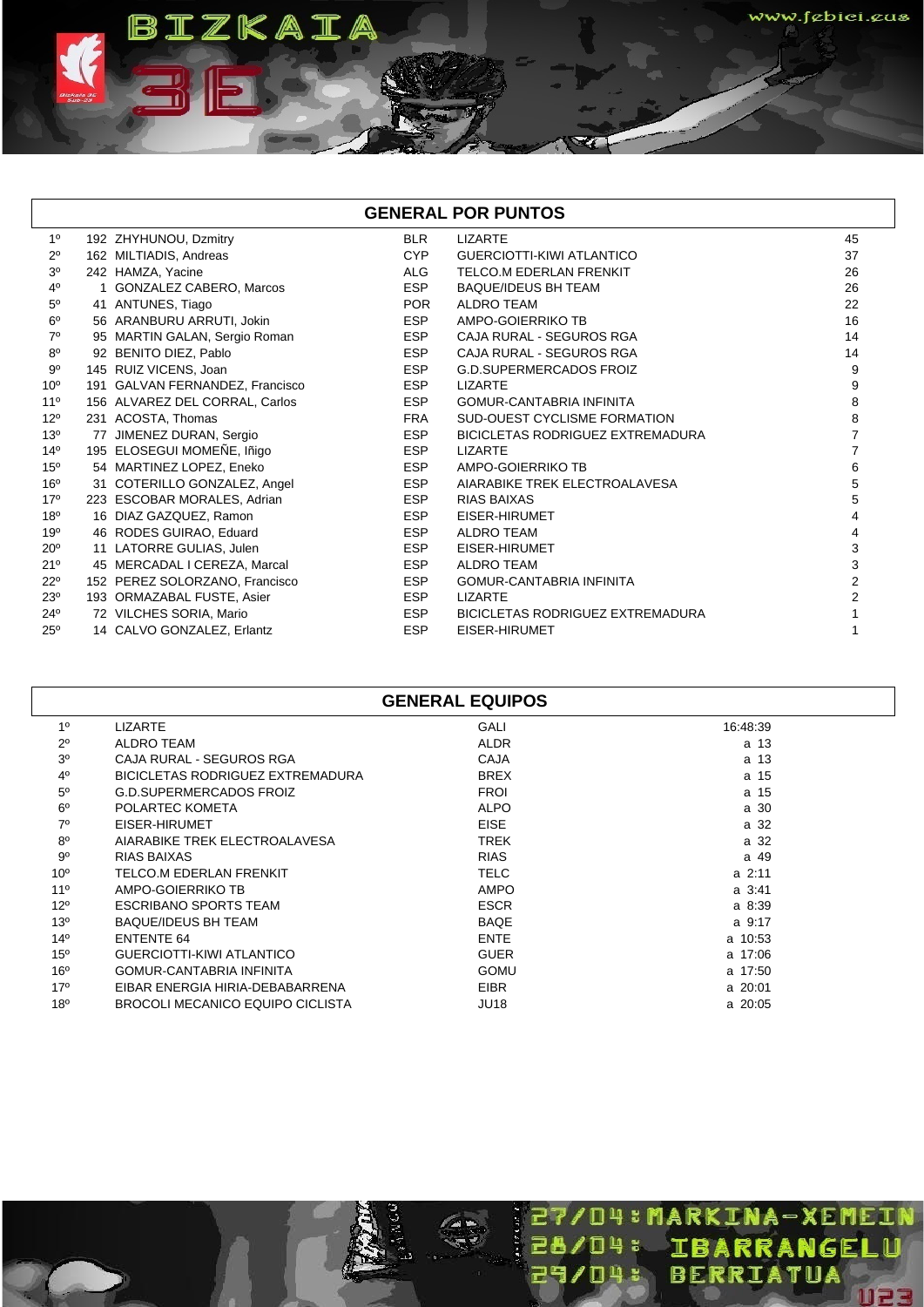**IBARRANGELU - IBARRANGELU**

BIZKAIA

| <b>ORDEN DE COCHES PARA LA 3</b> |             |                          |                                         |  |  |
|----------------------------------|-------------|--------------------------|-----------------------------------------|--|--|
| 1 <sup>0</sup>                   | <b>GALI</b> | $\overline{\phantom{a}}$ | <b>LIZARTE</b>                          |  |  |
| $2^{\circ}$                      | <b>GUER</b> |                          | <b>GUERCIOTTI-KIWI ATLANTICO</b>        |  |  |
| 3 <sup>0</sup>                   | <b>AMPO</b> |                          | AMPO-GOIERRIKO TB                       |  |  |
| 4 <sup>0</sup>                   | <b>BAQE</b> |                          | <b>BAQUE/IDEUS BH TEAM</b>              |  |  |
| 5 <sup>0</sup>                   | <b>TELC</b> |                          | <b>TELCO.M EDERLAN FRENKIT</b>          |  |  |
| 6 <sup>o</sup>                   | <b>ALDR</b> |                          | <b>ALDRO TEAM</b>                       |  |  |
| $7^\circ$                        | <b>CAJA</b> |                          | CAJA RURAL - SEGUROS RGA                |  |  |
| 8 <sup>o</sup>                   | <b>TREK</b> |                          | AIARABIKE TREK ELECTROALAVESA           |  |  |
| $9^{\circ}$                      | <b>FROI</b> |                          | <b>G.D.SUPERMERCADOS FROIZ</b>          |  |  |
| 10 <sup>o</sup>                  | <b>GOMU</b> | $\overline{\phantom{a}}$ | <b>GOMUR-CANTABRIA INFINITA</b>         |  |  |
| 11 <sup>°</sup>                  | <b>RIAS</b> | $\blacksquare$           | <b>RIAS BAIXAS</b>                      |  |  |
| 12°                              | <b>BREX</b> | $\overline{\phantom{a}}$ | <b>BICICLETAS RODRIGUEZ EXTREMADURA</b> |  |  |
| 13 <sup>°</sup>                  | <b>EISE</b> | $\overline{\phantom{0}}$ | EISER-HIRUMET                           |  |  |
| 14 <sup>°</sup>                  | <b>ALPO</b> | $\overline{\phantom{0}}$ | POLARTEC KOMETA                         |  |  |
| 15 <sup>o</sup>                  | <b>ESCR</b> | $\blacksquare$           | <b>ESCRIBANO SPORTS TEAM</b>            |  |  |
| 16 <sup>o</sup>                  | <b>EIBR</b> | $\overline{\phantom{a}}$ | EIBAR ENERGIA HIRIA-DEBABARRENA         |  |  |
| 17 <sup>°</sup>                  | <b>ENTE</b> | $\overline{\phantom{a}}$ | <b>ENTENTE 64</b>                       |  |  |
| 18 <sup>o</sup>                  | <b>SUDO</b> | $\overline{\phantom{a}}$ | <b>SUD-OUEST CYCLISME FORMATION</b>     |  |  |
| 19 <sup>o</sup>                  | <b>LATO</b> | $\overline{\phantom{a}}$ | <b>HOSTAL LATORRE EDERLAN</b>           |  |  |
| $20^{\circ}$                     | <b>JU18</b> | $\overline{\phantom{a}}$ | <b>BROCOLI MECANICO EQUIPO CICLISTA</b> |  |  |
| 21°                              | <b>LESC</b> |                          | <b>LESCAR V. SPRINT</b>                 |  |  |
| $22^{\circ}$                     | <b>ELES</b> | $\overline{\phantom{a}}$ | <b>ESTEVE</b>                           |  |  |
| $23^\circ$                       | <b>ZABA</b> |                          | ZABALGARBI TEAM                         |  |  |
| $24^{\circ}$                     | <b>ESPI</b> |                          | PIZZERIA ESPAÑOLA-FELLER- P.C.          |  |  |
|                                  |             |                          |                                         |  |  |

| <b>PORTADORES DE MAILLOTS Y TROFEOS</b> |              |                                    |             |  |  |  |  |
|-----------------------------------------|--------------|------------------------------------|-------------|--|--|--|--|
| <b>INDIVIDUAL</b>                       | <b>ROSA</b>  | 192 ZHYHUNOU, Dzmitry              | GALI        |  |  |  |  |
| <b>REGULARIDAD</b>                      | <b>VERDE</b> | 162 MILTIADIS, Andreas             | <b>GUER</b> |  |  |  |  |
| <b>MONTAÑA</b>                          | NARANJA      | 75 URBANO FONTIVEROS, Carmelo BREX |             |  |  |  |  |
| <b>METAS VOLANTES</b>                   | <b>AZUL</b>  | 16 DIAZ GAZQUEZ, Ramon             | <b>EISE</b> |  |  |  |  |
|                                         |              |                                    |             |  |  |  |  |



www.febici.eas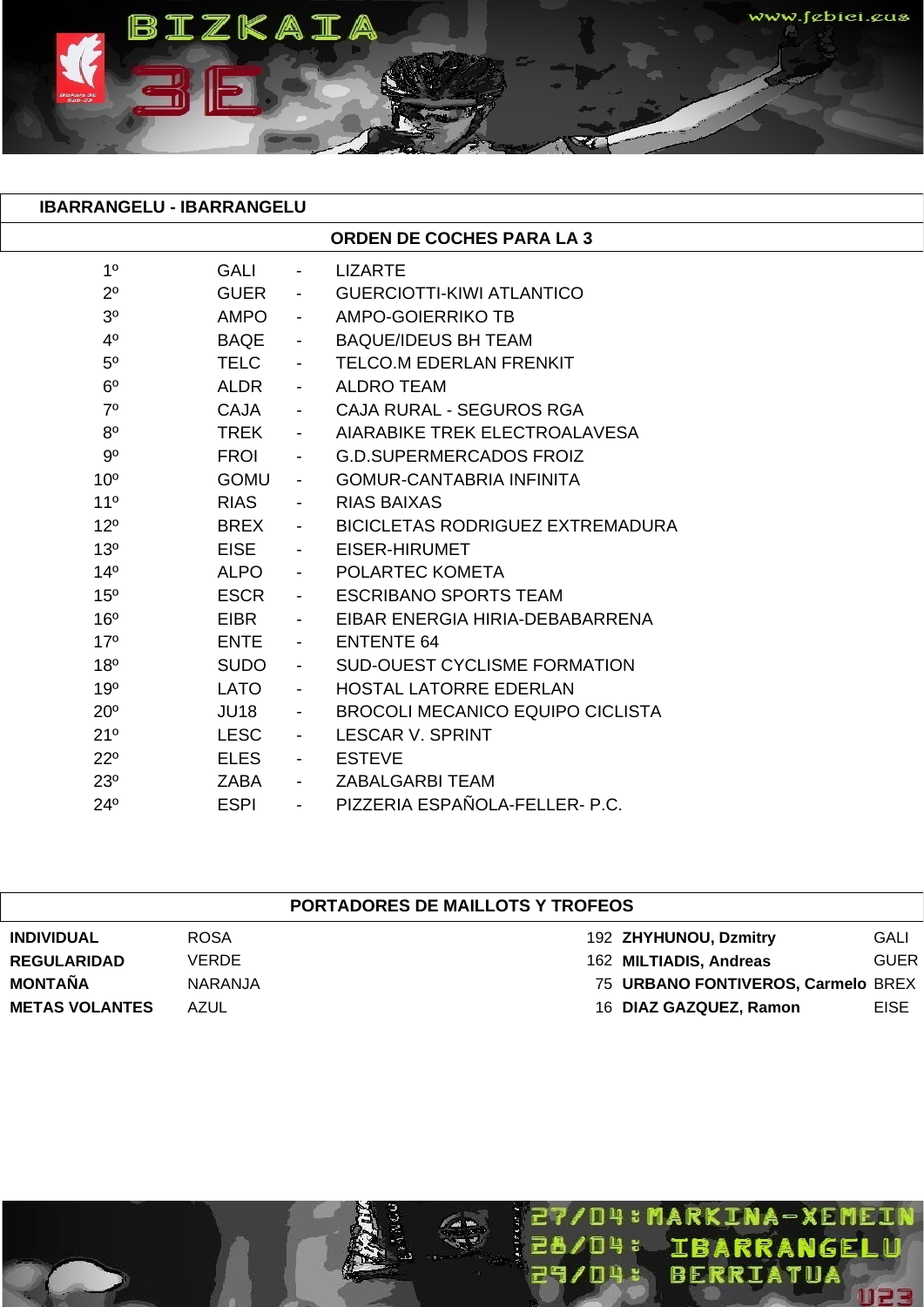ARKINA-XEMEIN

**DES** 

IBARRANGELU

BERRIATUA

1g ă.

П

**28/04:** 

29/04:

| <b>BAQUE/IDEUS BH TEAM</b>                                          | <b>EISER-HIRUMET</b>                                                 | <b>ZABALGARBI TEAM</b>                                      | AIARABIKE TREK ELECTROALAVESA                                                    |
|---------------------------------------------------------------------|----------------------------------------------------------------------|-------------------------------------------------------------|----------------------------------------------------------------------------------|
| a 0:23<br>1 GONZALEZ CABERO, Marcos                                 | a 0:29<br>11 LATORRE GULIAS, Julen                                   | 21 TENA EGIDAZU, Jon                                        | a 0:29<br>31 COTERILLO GONZALEZ, Angel                                           |
| a 9:16<br>2 GIL TORREGROSA, Javier                                  | a 0:46<br>12 MUNITXA ARRINDA, Jon                                    | 22 BETANZOS PEÑA, Erik<br>a 17:01                           | a 0:46<br>32 VALDIVIA CUESTA, Yerai                                              |
| a 4:22<br>3 AGIRRE EGAÑA, Jon                                       | a 0:46<br>13 AGUIRRE GABICAGOGEASCOA, Arkaitz                        | 23 RAMOS TORRES, Favio G.                                   | 33 ALONSO CIRUELA, Ivan                                                          |
| 4 ORMAETXEA BILBAO, Paul<br>a 17:13<br>a 8:53                       | 14 CALVO GONZALEZ, Erlantz<br>a 8:53                                 | 24 ARANDILLA BELLO, Gaizka<br>25 BARQUIN NUÑEZ, Alejandre   | 34 LARREINA HERMOSA, Oihan<br>a 0:29                                             |
| 5 FERNANDEZ RUIZ, Miguel Angel<br>6 GONZALEZ MARQUEZ, Ruben         | 15 CARDENAS PORRAS, Juan<br>a 9:07<br>a 0:29                         |                                                             | 35 MIRANDA ADRADOS, Francisco<br>a 2:25                                          |
| 7 ELGUEZABAL GANDARIAS, Mikel                                       | 16 DIAZ GAZQUEZ, Ramon<br>17 REDFERN, Elliot                         | 26 CALABOZO IGLESIAS, Endika<br>27                          | 36 GARCIA MARTIN, Enrique<br>a 17:29<br>37 GARCIA GOMEZ, Alvaro                  |
| D.D. GARCIA CELAYA, Alex                                            | D.D. MAS MOLINA, Pablo                                               | D.D. EIROS TRICIO, Juan Carlos                              | D.D. URTARAN YURREBASO, Iñigo                                                    |
|                                                                     | <b>AMPO-GOIERRIKO TB</b>                                             | <b>BENICASSIM ME GUSTA - LUK</b>                            |                                                                                  |
| <b>ALDRO TEAM</b><br>a 0:27                                         | a 17:15<br>51 AZPARREN IRURZUN, Xabier Mikel                         | 61 JUANOLA BASSAGAÑAS, Enric                                | <b>BICICLETAS RODRIGUEZ EXTREMADURA</b><br>a 0:29<br>71 PIQUERO SANCHEZ, Ignacio |
| 41 ANTUNES, Tiago<br>a 0:29<br>42 CHACON ORTEGA, Franklin Alejandro |                                                                      | 62 MELLADO TAMAYO, Daniel                                   | a 0:29                                                                           |
| 43 GONZALEZ CORREA, Raul                                            | 52 MURGIONDO MOYUA, Xabier<br>53 ZURDO GARCIA, Aitor                 | 63 VILLARET RECHE, Mare                                     | 72 VILCHES SORIA, Mario<br>a 13:42<br>73 VIVIENS MARTIN, Javier                  |
| 44 MARTINEZ VELASQUEZ, Santiago                                     | a 0:29<br>54 MARTINEZ LOPEZ, Eneko                                   | 64 GONZALEZ CASASUS, Pol                                    | a 10:04<br>74 NAVAS ROMERO, Fernando                                             |
| a 0:46<br>45 MERCADAL I CEREZA, Marcal                              | a 4:05<br>55 PAREDES BARANDIARAN, Mikel                              | 65 ARIÑO BOLINCHES, Gonzalo                                 | a 8:09<br>75 URBANO FONTIVEROS, Carmelo                                          |
| a 0:29<br>46 RODES GUIRAO, Eduard                                   | a 0:22<br>56 ARANBURU ARRUTI, Jokin                                  | 66 COLLAZOS GORRIZ, Carlos                                  | 76 PIQUERO SANCHEZ, Juan Francisco                                               |
| 47 RODRIGUEZ BELTRAN, Iñigo                                         | a 12:34<br>57 SOTIL ETXABE, Gaizka                                   | 67 BUMBU, Nicolae                                           | a 0:29<br>77 JIMENEZ DURAN, Sergio                                               |
| D.D. ETXEBARRIA ALKORTA, David                                      | D.D. GAZTAÑAGA ETXEBERRIA, Mikel                                     | D.D. BIOSCA VALLS, Pedro Luis                               | D.D. RODRIGUEZ GARCIA, Alfonso                                                   |
|                                                                     |                                                                      |                                                             |                                                                                  |
| <b>BROCOLI MECANICO EQUIPO CICLISTA</b>                             | <b>CAJA RURAL - SEGUROS RGA</b>                                      | EIBAR ENERGIA HIRIA-DEBABARRENA                             | <b>ENTENTE 64</b><br>111                                                         |
| 81 PARDO MADRID, Alvaro                                             | a 0:29<br>91 GRAVALOS LOPEZ, Arturo<br>a 0:27                        | 101 GUTIERREZ GARCIA, Ander<br>102 ROTAETXE GIL, Eukeni     |                                                                                  |
| 82 FERNANDEZ TOMAS, Jesus<br>a 7:01                                 | 92 BENITO DIEZ, Pablo<br>a 14:19                                     | 103 URRUZMENDI LIZEAGA, Onditz                              | 112 BAREILLE, Bastien                                                            |
| 83 COMINO FUENTES, David<br>84 IMBERNON GUTIERREZ, Angel            | 93 GARIKANO LOPETEGI, Luis Mari<br>a 4:58<br>94 ALTUNA MAEZTU, Iñigo | 104 ALKORTA LOPETEGI, Manex                                 | 113 DARTHAYETTE, Patxi<br>a 10:33<br>114 FOULON, Dorian                          |
| 85 GONZALEZ RUIZ, Miguel                                            | 95 MARTIN GALAN, Sergio Roman<br>a 0:29                              | 105 MUJIKA LARRAIOTZ, Mikel<br>a 0:46                       | a 9:06<br>115 LADEIRO. Benoit                                                    |
| a 4:11<br>86 PEREZ DIAZ, Juan Jose                                  | 96 BUENO GARCIA, Jorge<br>a 0:29                                     | a 6:02<br>106 ETXARRI ETXABE, Iñigo                         | 116 LALBA, Clement<br>a 0:46                                                     |
| 87 GOMIZ PEREZ, Alejandro<br>a 10:05                                | a 2:50<br>97 ARAMENDIA TELLERIA, Eneko                               | 107 ARREGI ITURBE, Mikel<br>a 17:16                         | 117 PELLETRAT, Jon                                                               |
| D.D. PEREZ RAMON, Jose Martin                                       | D.D. MARTINEZ HERNANDEZ. Ruben                                       | D.D. LASUEN OSORO, Galder                                   | D.D. DHINNIN, Mickael                                                            |
|                                                                     |                                                                      |                                                             |                                                                                  |
| <b>ESCRIBANO SPORTS TEAM</b>                                        | <b>ESTEVE</b>                                                        | <b>G.D.SUPERMERCADOS FROIZ</b><br>a 14:14                   | <b>GOMUR-CANTABRIA INFINITA</b>                                                  |
| 121 PEREZ BARAJAS, Andres Ricardo<br>a 0:29                         | 131 GOMEZ PEREZ, Raul<br>132 CAMACHO ARANDA, Jorge                   | 141 FRANCO ALVAREZ, Abel                                    | 151 GUTIERREZ ALBA, Alfonse<br>a 0:29                                            |
| 122 PONS SANCHO, Gabriel                                            |                                                                      |                                                             |                                                                                  |
|                                                                     |                                                                      | 142 MARIÑO DOMINGUEZ, Aaron<br>a 0:29                       | 152 PEREZ SOLORZANO, Francisco                                                   |
| a 8:53<br>123 VULCAN, Denis Marian                                  | 133 MUNOZ SANCHEZ, Sergio                                            | 143 AMIL FERNANDEZ, Jose Carlos<br>a 1:57                   | 153 IGLESIAS GARCIA, Alejandro                                                   |
| 124 ALCAIDE BERMUDEZ, Miguel Angel<br>a 8:53                        | 134 PEREZ TAMAYO, Alberto<br>a 10:25                                 | a 0:29<br>144 DEL CASTAÑO CANO, Ander                       | 154 GONZALEZ IZQUIERDO, Adrian                                                   |
| 125 HERNAIZ SANTAMARIA, Vicente<br>a 9:06                           | 135 MARTIN-LAZARO GUTIERREZ, Diego                                   | a 0:29<br>145 RUIZ VICENS, Joan                             | 155 TEJERO POVEDA, Jesus                                                         |
| a 5:12<br>126 SERRANO ALVAREZ, Alberto                              | 136 RODRIGUEZ ESTEBAN, Aitor                                         | a 9:27<br>146 MONTERO NOYA, Miguel                          | a 5:12<br>156 ALVAREZ DEL CORRAL, Carlos                                         |
| 127 FAUS JUAN, Miquel                                               | a 17:01<br>137 HERNANDEZ VALLEJO, Pol                                | 147 GARCIA JANEIRO, Guillermo<br>a 8:53                     | a 13:21<br>157 SAINZ RODRIGUEZ, Samuel                                           |
| D.D. VALLEJO DOMINGUEZ, Angel                                       | D.D. RUIZ ALMAGRO, Manuel                                            | D.D. RODRIGUEZ GIL, Manuel                                  | D.D. GONZALEZ GARCIA, Alejandro                                                  |
| <b>GUERCIOTTI-KIWI ATLANTICO</b>                                    | HOSTAL LATORRE EDERLAN                                               | <b>LESCAR V. SPRINT</b><br><b>FRA</b>                       | <b>LIZARTE</b>                                                                   |
| a 0:46<br>161 FINKLER, Fernando Augusto                             | 171 HEJMAN, Torbjorn Alexarnder                                      | 181 GUILLEM, Louis                                          | a 0:27<br>191 GALVAN FERNANDEZ, Francisco                                        |
| 162 MILTIADIS, Andreas<br>a 0:12                                    | a 3:50<br>172 GOMEZ MILLAN, Daniel Antonio                           | 182 <del>LAGNET, Gari</del>                                 | <b>LIDER</b><br>192 ZHYHUNOU, Dzmitry                                            |
| 163 RODRIGUEZ RECUNA, Lois                                          | 173 SOLOZABAL LOPEZ, Inazio Gaizka                                   | 183 AGUT, Maxime                                            | a 0:29<br>193 ORMAZABAL FUSTE, Asier                                             |
| 164 GOMEZ OTERO, Daniel                                             | 174 MENDIZABAL RODRIGUEZ, Endika                                     | 184 <b>CARMOUZE, Quentin</b>                                | a 0:46<br>194 BOUZAS REY, Martin                                                 |
| 165 BIALONCZYK, Kamil                                               | 175 RECALDE KOLLER. UH                                               | 185 LAVIGNE, Baptiste<br>a 6:00                             | a 0:29<br>195 ELOSEGUI MOMEÑE, Iñigo                                             |
| $166$ BEAR, $Ido$<br>a 17:10                                        | 176 LOZANO GRISALES, Juan Esteban                                    | 186                                                         | 196 <del>ROTA RUS, Raul</del>                                                    |
| 167 PUSTULA, Michal                                                 | 177 <del>TENA YEBRA, Daniel</del>                                    | 187 LATREILLE, Ayrton                                       | a 6:02<br>197 <b>RUIZ ROLDAN</b> , Alex                                          |
| D.D. SALGUEIRO ALONSO, Enrique                                      | D.D. ARMIJO, Jose Ignacio                                            | D.D.  BAUDRON, Pascal                                       | D.D.  OROZ UGALDE, Juanjo                                                        |
| PIZZERIA ESPAÑOLA-FELLER- P.C.                                      | <b>POLARTEC KOMETA</b>                                               | <b>RIAS BAIXAS</b>                                          | SUD-OUEST CYCLISME FORMATION FRA                                                 |
| 201 FLAUZINO, Luis Henrique                                         | a 0:44<br>211 PASTOR TEROL, Jorge                                    | a 2:25<br>221 GUZMAN TRILLO, Jaime                          | 231 ACOSTA, Thomas<br>a 2:23                                                     |
| 202 GUTIERREZ AGUILERA, Juan                                        | a 0:46<br>212 <b>MOL,</b> Wesley                                     | 222 BARBERO MARTINEZ, Antonio                               | 232 PACOURET, Amaury                                                             |
| 203 GUEVARA BENITO, Jesus                                           | 213 BENNASSAR ROSSELLO, Joan Marti<br>a 6:24                         | a 0:46<br>223 ESCOBAR MORALES, Adrian                       | 233 MARIEN, Clement                                                              |
| a 17:13<br>204 TERRONES CALLEJON, Miguel Angel                      | 214 GARCIA GONZALEZ, Sergio<br>a 0:46                                | 224 ALVAREZ FEBLES, Sergio                                  | 234 FRACASSO, Raphael                                                            |
| 205 MARTIN MARTINEZ, David                                          | 215 GARCIA PIERNA, Carlos<br>a 0:29                                  | a 9:09<br>225 PEREIRA PEREZ, Rafael                         | 235 PAGET, Paul                                                                  |
| 206 GARRIDO MARIA, Pablo                                            | 216 HERNANDEZ JIMENEZ, Sergio                                        | 226 ZAMANILLO HERREROS, Ignacio<br>a 0:29                   | 236 <del>POL, Gaetan</del>                                                       |
| 207 HERNANDEZ DE VEGA, Fernando<br>D.D. VILA HERNANDEZ, Ivan David  | a 0:29<br>217 VIEGAS, Daniel<br>D.D. DIAZ JUSTO, Rafael              | 227 CUBINO MONTAGUT, Gonzalo<br>D.D. RODRIGUEZ ARAGON, Ivan | 237 GREEN, Thomas<br>D.D. MAGIMEL, Christian                                     |

**RANDA** 

en e d'an

BIZKAIA

3 E

K

| <b>TELCO.M EDERLAN FRENKIT</b>     |         |  |  |  |  |  |
|------------------------------------|---------|--|--|--|--|--|
| 241 PALMAR SIERRA, Elkin Sebastian | a 0:29  |  |  |  |  |  |
| 242 HAMZA, Yacine                  | a 0:23  |  |  |  |  |  |
| 243 GARCIA VILLEGAS, Alvaro        | a 14:17 |  |  |  |  |  |
| 244 CASANOVAS ALEGRI, David        | a 10:45 |  |  |  |  |  |
| 245 MENCIA MORALES, Christian      | a 2:25  |  |  |  |  |  |
| 246 CASTRILLO SEDANO, Raul         | a 14:19 |  |  |  |  |  |
| 247 OSTIZ TACO, Anthony            |         |  |  |  |  |  |
| <b>D.D. VICENTE OTIN. Luis</b>     |         |  |  |  |  |  |